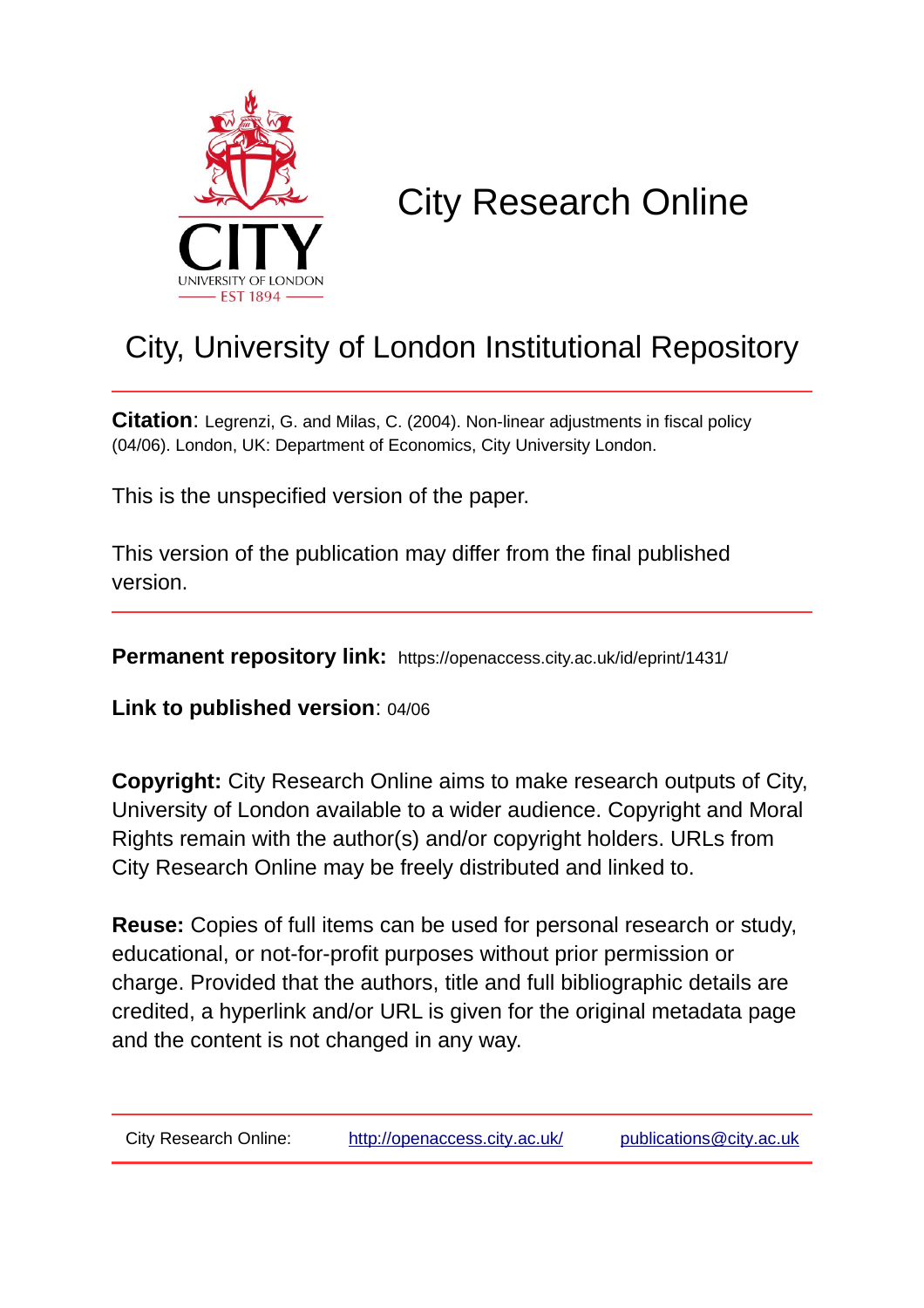

## **DEPARTMENT OF ECONOMICS**

## **School of Social Sciences**

### **Non-linear adjustments in fiscal policy**

Gabriella Legrenzi\* University of Cambridge, UK

and

Costas Milas City University, UK

#### **Abstract**

 $\overline{a}$ 

 $\overline{a}$ 

This paper provides evidence that the Italian public finances are sustainable, as the country meets its intertemporal budget constraint. Nevertheless, the burden of correcting budgetary disequilibria is entirely carried by changes in taxes, which can have some detrimental economic effects, rather than changes in government spending or policy mixes. Our non-linear analysis, in particular, shows that taxes adjust more rapidly when deviations from the equilibrium level get larger, and that they are downward inflexible not only with respect to their long-run level, but also during periods of decreasing economic growth. In order to correct the undesirable trend of high fiscal pressure and high public debt in Italy, structural expenditure reforms aiming at a higher degree of government expenditure adjustment are needed. This would also relax the asymmetries reported in the paper.

*Keywords*: general government expenditure, general government revenues, cointegration, persistence profile, asymmetries. *JEL classification*: C32, C51, C52, H20, H50

\* Address correspondence to: Dr Gabriella Legrenzi, Department of Land Economy, University of Cambridge, 19 Silver Street, Cambridge CB3 9EP, UK. Tel: +44 (0) 1223 337147, Fax: +44 (0) 1223 337130 e-mail: GDL22@cam.ac.uk We have benefited from the comments of Richard Ashley, Clive Granger, Therese McGuire, James Ramsey and Phil Rothman. Any remaining errors are our own.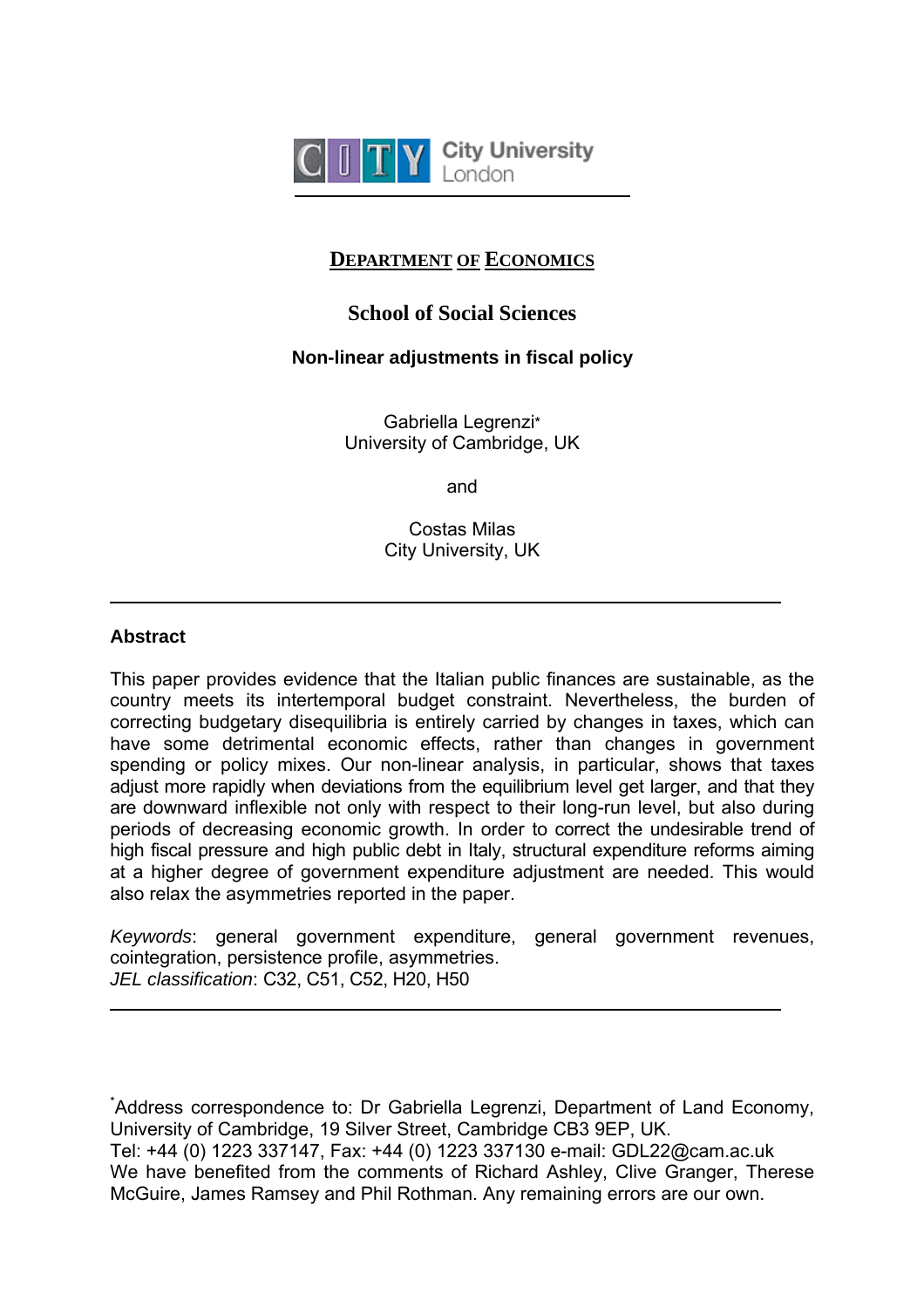#### **1. Introduction**

The most remarkable feature of Italian public finances is the simultaneous presence of high fiscal pressure and high public debt. The latter rose from around 41% of GDP in the late 1950s to around 124% of GDP in 1994, only to fall to 110% of GDP in 2000, representing the highest value among the EU countries. At the same time, fiscal pressure in Italy is higher than the OECD average; in particular, the taxes to GDP ratio is currently 43.3% for Italy, compared with an OECD average of 37.3% and a European average of 39.9%. Our paper, by proposing the adoption of nonlinear error correction models in public finance analysis, provides an explanation of this feature within the revenue-expenditure models.

A detailed analysis of the relationship between the Italian public expenditures and revenues is important for economic policy purposes, as well as for the attainment to the Maastricht and the European Stability and Growth Pact (ESGP) criteria. Indeed, examining the relationship between general government expenditure and revenues can shed some light on the causes and the consequences of fiscal disequilibria.

In particular, we address four main relevant policy questions. First, are the Italian public finances meeting their intertemporal budget constraint? Second, is fiscal adjustment back to equilibrium equally shared by changes in revenues and government spending? Third, is there any evidence of asymmetric and/or non-linear fiscal adjustment back to equilibrium? Fourth, does fiscal adjustment vary with the state of the economy?

Unlike previous work on the revenue-expenditure models, we adopt a non-linear error correction specification, which allows us to test for possible asymmetries and inflexibilities in the use of fiscal instruments. Our proposed approach to the revenuespending modeling provides a number of interesting findings. The Italian public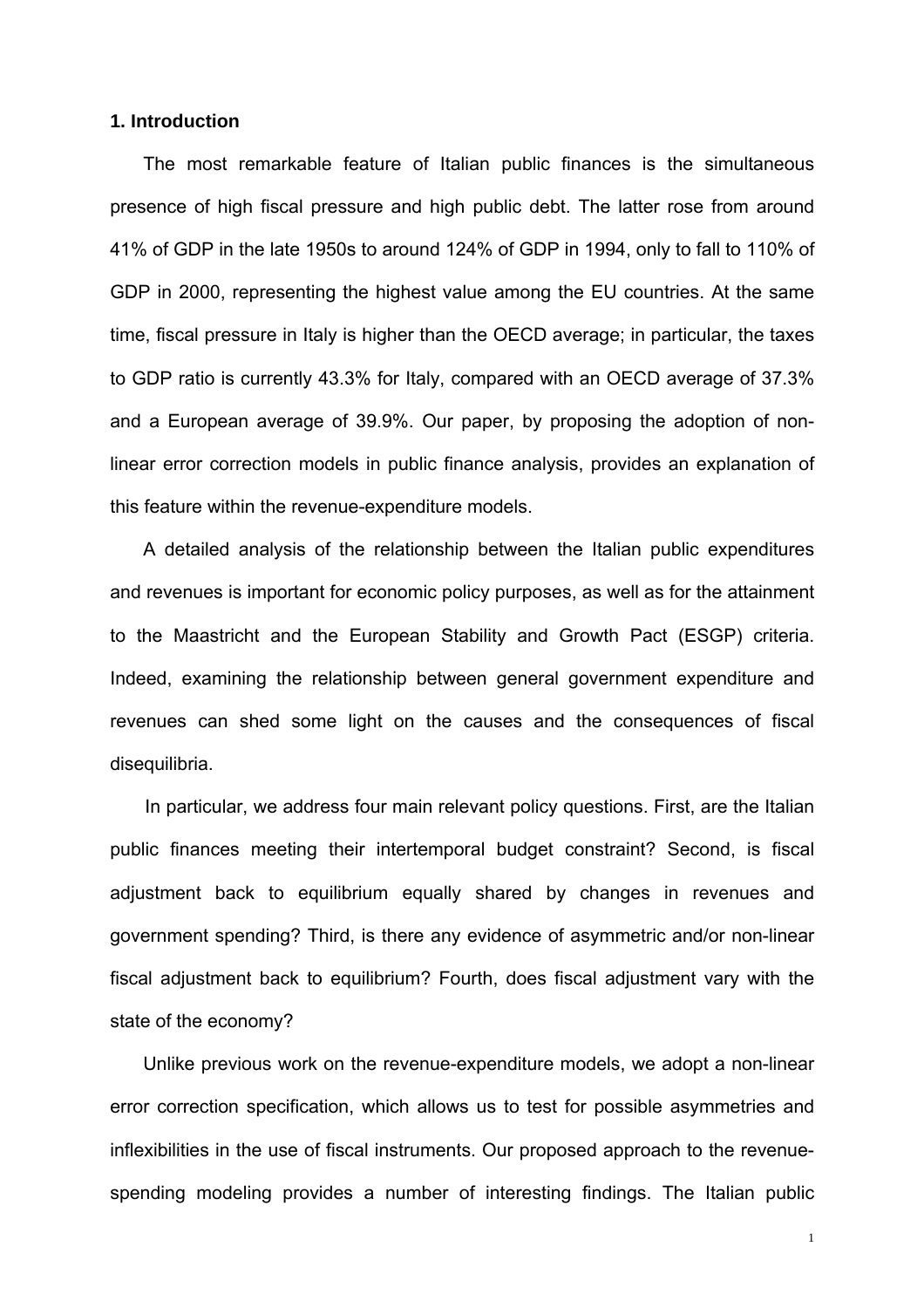finances are sustainable, as there is a long-run relationship between the revenues and government spending shares of GDP. Nevertheless, expenditures will constantly grow at a higher rate than taxes. The burden of correcting budgetary disequilibria is entirely carried by changes in taxes rather than changes in government spending or policy mixes. This supports the spend-and-tax hypothesis, pointing to the need of expenditure reforms, given the distortionary effect of taxes. We also find that taxes adjust more rapidly when deviations from the equilibrium level get larger, as well as some weak evidence of downward inflexibility of taxes, when these are above their long-run level. Further, taxes increase rapidly during periods of accelerating economic growth, but are downward inflexible during periods of decreasing economic growth**.** The policy implication of our findings is that in order to correct the undesirable trend of high fiscal pressure and high public debt, necessary structural expenditure reforms will need to become a priority in the fiscal agenda of the Italian government. These structural reforms, aiming at a higher degree of government expenditure adjustment, would also relax the asymmetries reported in our paper.

The paper is organised as follows. Section 2 discusses the revenue-expenditure theories. Section 3 estimates the long-run model whereas Section 4 reports estimates of the linear, asymmetric and non-linear short-run models. Finally, Section 5 offers some concluding remarks and provides some policy implications of our findings.

#### **2. Tax and spend or spend and tax?**

Public finance theory provides three different models of the relationship between general government revenues and expenditure. In particular, according to the "spend-and-tax" hypothesis (SAT), the government raises the necessary finances to cover its expansionary spending (Peacock and Wiseman, 1979). In Friedman's

 $\overline{2}$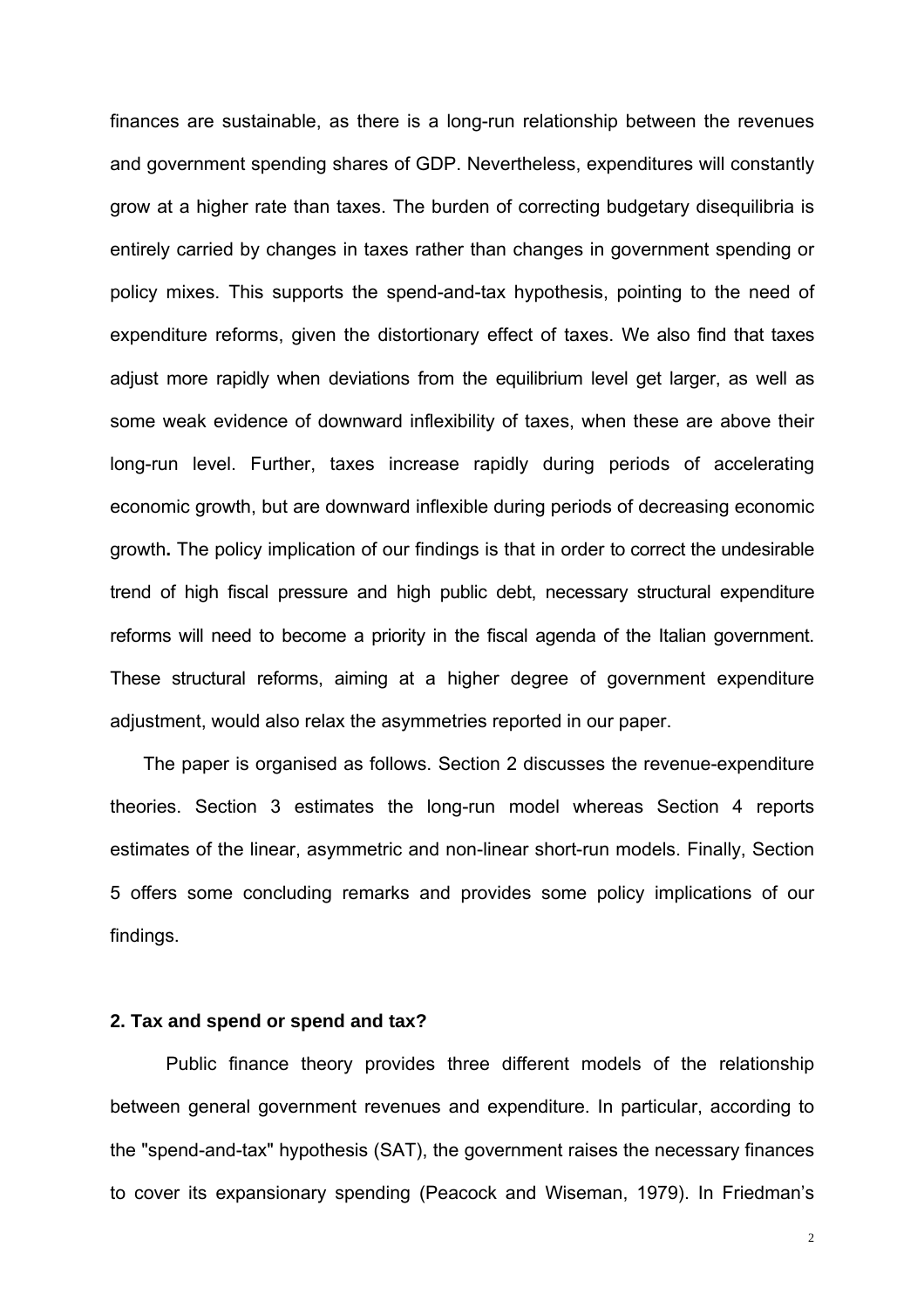(1978) analysis, the government spends all the revenues that is politically able to raise, resulting in the "tax-and-spend" model (TAS). The simultaneous model (SIM), closer to the public finance tradition, prescribes instead that a benevolent government will simultaneously set its revenues and expenditures, to maximize a social welfare function (see, e.g. Musgrave 1985). The empirical identification of the correct revenue-expenditure pattern is relevant for policymakers in order to identify the correct strategies to target fiscal disequilibria. Under SAT, a spending restraint is required to reduce public deficits, whereas under TAS, higher taxes will result in raising rather than correcting fiscal deficits. Further, fiscal adjustments based on expenditures (i.e. the TAS model) can induce a more lasting consolidation of the budget and ultimately have an expansionary effect; on the other hand, adjustments based on taxes (i.e. the SAT model) are soon reversed by further deteriorations of the budget and have contractionary effects on the economy (see e.g. Alesina and Perotti 1996, Ardagna 2004).

The empirical testing of TAS versus SAT has been traditionally based on linear models. Restricting our attention to the most recent literature that uses cointegration techniques, Baghestani and McNown (1994) reject both the TAS and SAT hypotheses for the US. Using data for 9 industrialized countries, Koren and Stiassny (1998) find evidence in favor of the SAT hypothesis for Italy, whereas Cheng (1999) rejects the SAT hypothesis for eight Latin American countries.

Non-linear error correction models have not been applied so far in public finance, with the remarkable exception of Sarno (2001), who shows that the US debt to GDP ratio becomes increasingly mean reverting for larger deviations from its equilibrium levels. Based on non-linear error-correction, our work also differs from recent fiscal policy papers. For instance, Giavazzi et al (2000; see also the references cited therein) consider the non-linear response of national savings to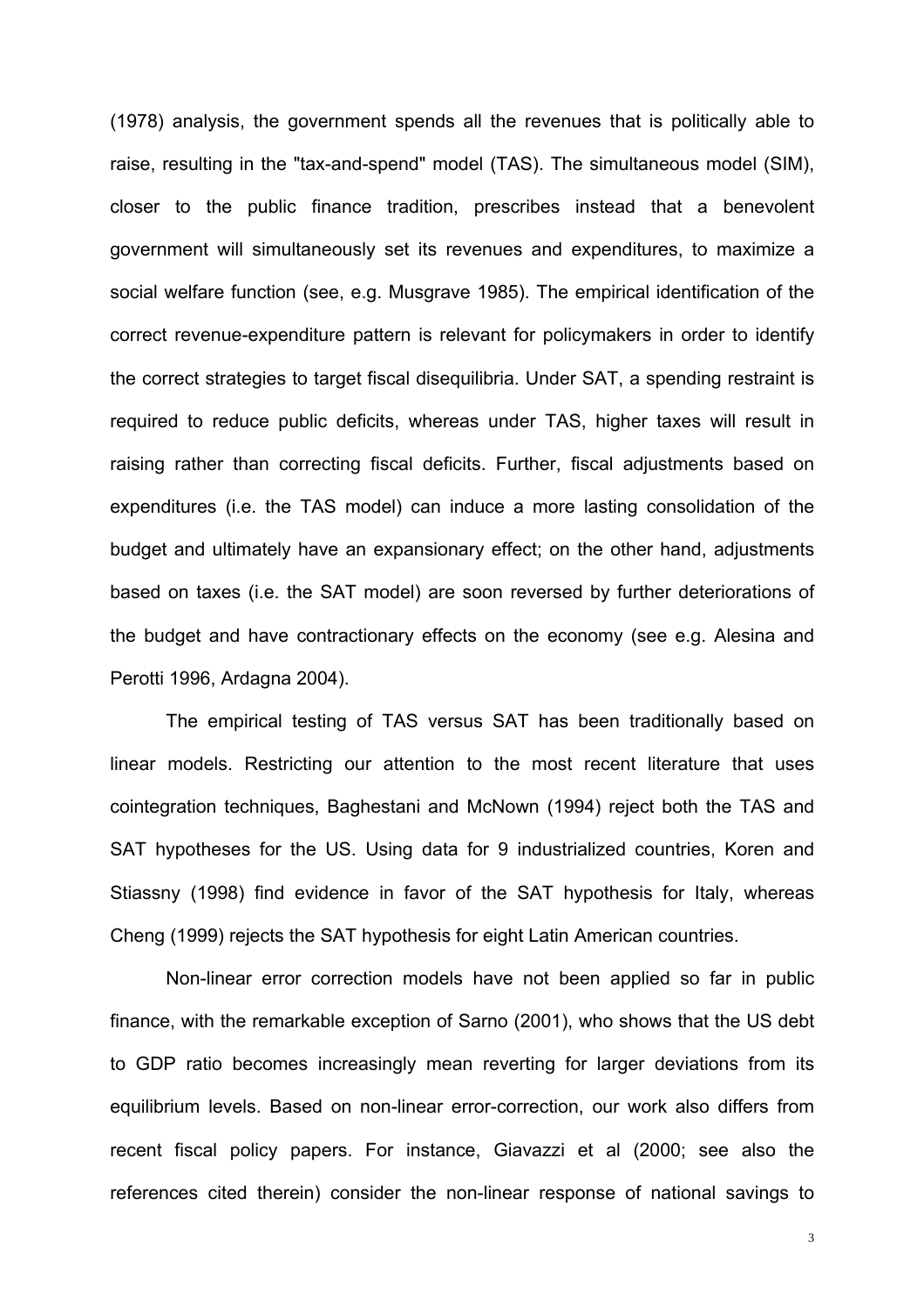taxation and spending for a panel of OECD and developing economies based on impulse-response analysis.

Our application of non-linear error-correction techniques allows us to derive further policy implications from the revenue-expenditure models. This is done by testing for possible downward (or upward) inflexibility of the fiscal variables along with the possibility of non-linear fiscal adjustment. In particular, we examine whether fiscal authorities react differently to positive and negative deviations of the fiscal variables from the long-run equilibrium level. We also test for possible asymmetries of the fiscal instruments with respect to the state of the economy.

#### **3. The long-run analysis**

#### **3.1. Data and empirical methodology**

We empirically model the revenue-expenditures patterns of Italy, based on annual Italian data over the period 1957 to 2000. Our use of low frequency data allows us to capture the discretionary changes in budgetary policy, that would be ruled out by higher frequency data (see e.g. Blanchard and Perotti, 2002).

We initially test for cointegration between the GDP shares of government spending and revenues. We express our revenue-expenditure model as GDP shares, given that fiscal policy debates are made in terms of GDP ratios. This is important since all productive activities are the basis for revenues and the government sector is bounded by the size of the aggregate economy (Bohn, 1991). Given that both revenues and spending are highly dependent on aggregate income, our short-run models of Section 4 also allow for additional effects from nominal GDP.

Cointegration involves estimating the Vector Error Correction Model (VECM; see Johansen, 1988) of the form:  $\Delta y_t = \Gamma_1 \Delta y_{t-1} + ... + \Gamma_{k-1} \Delta y_{t-k+1} + \alpha \beta' y_{t-1} + \mu + \varepsilon_t, t = 1,...,T$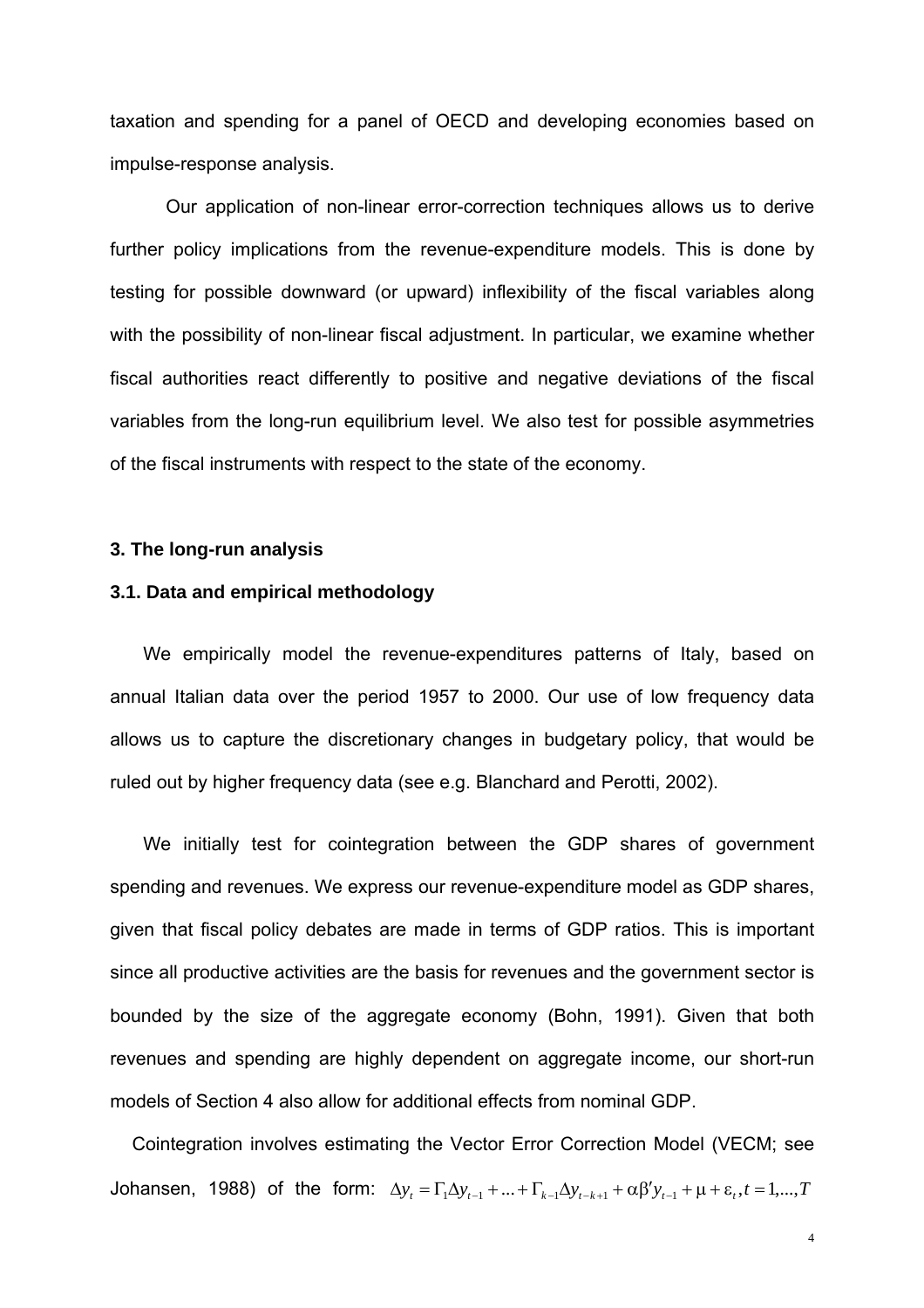where  $y_t = \left[ \frac{T}{GDP}, \frac{G}{GDP} \right]$ ' $\mathsf{L}$ *GDP G GDP*  $\left[T\right]$ ,  $\left[T\right]$ ,  $\tau$  is the logarithm of nominal general government revenues, *G* is the logarithm of nominal general government expenditure, and *GDP* is the log of

nominal gross domestic product.  $ε_t$  are white noise errors and  $μ$  is an intercept. The (*p* x *r*) matrix β contains the *r* cointegrating vectors. The (*p* x *r*) matrix α carries the adjustment coefficients in each of the *r* vectors. We set the lag length *k* equal to 2 based on the Akaike Information Criterion. The data set is taken from ISTAT, *Annuario Statistico Italiano* (various issues).

Figure 1 plots  $\frac{1}{\sqrt{25R}}, \frac{0}{\sqrt{25R}}, \Delta \frac{1}{\sqrt{25R}}$ , ⎠  $\left(\frac{T}{2R} \right)$ ⎝  $\Delta$ *GDP T GDP G GDP*  $\frac{T}{(S_{\text{max}})}, \frac{G}{\Delta}$   $\left(\frac{T}{S_{\text{max}}}\right)$  and  $\Delta \left(\frac{G}{S_{\text{max}}}\right)$ ⎠  $\left(\frac{G}{\sigma} \right)$ ⎝  $\Delta$ *GDP*  $\left. \frac{G}{G} \right|$ . Preliminary analysis using the

ADF tests suggested that both the revenue and the expenditure series are nonstationary in log-levels. We test for cointegration between revenues and expenditures using Johansen's (1988) maximal eigenvalue (λ-*max*) and trace (λ-*trace*) statistics. To account for our small sample, both tests use a small sample correction (for exact mathematical formulas, see e.g. Doornik and Hendry, 2000, p.282). Both reject the null of no cointegration in favor of one cointegrating vector between revenues and expenditures<sup>1</sup>.

We can now test some relevant policy questions, namely: (a) is the budget balanced in the long run? (b) is fiscal adjustment back to equilibrium equally shared by changes in revenues and government spending?, and (c) what is the speed of the process of fiscal consolidation?

<span id="page-6-0"></span>Hypotheses (a) and (b) can be tested via a Likelihood Ratio (LR) test, which is distributed as a  $\chi^2(1)$  under the null hypotheses of (i) proportionality between revenues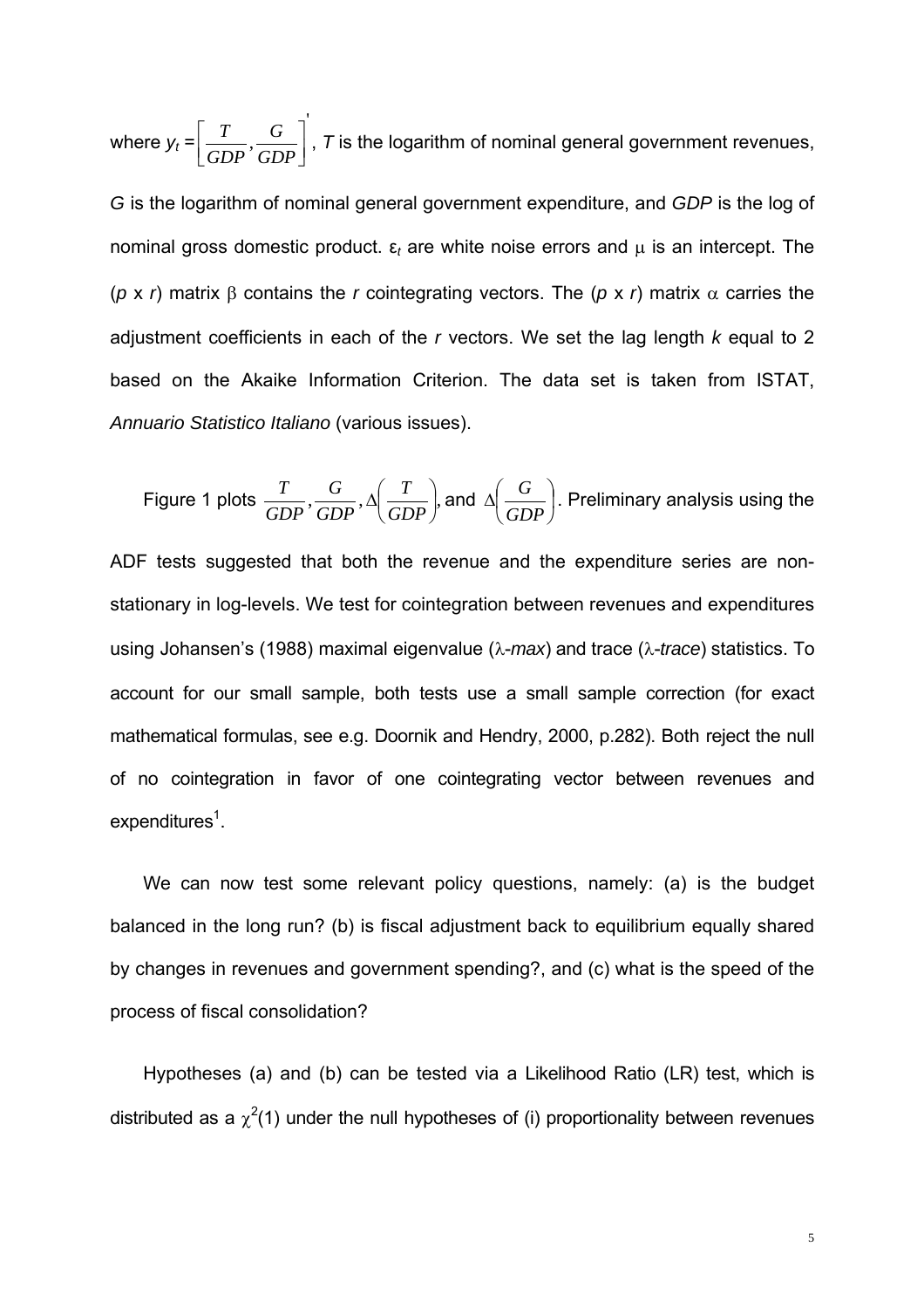and expenditures and (ii) equal adjustment coefficients, respectively. Both hypotheses are rejected as the LR gives a value of 6.84 (*p*-value = 0.00) for the first one and 8.54  $(p$ -value = 0.00) for the second one. In particular, given that the adjustment coefficient on *GDP*  $\frac{G}{\sqrt{2}}$  is insignificantly different from zero at 1 percent (but not at 5 percent) as the LR test gives a value of 5.33 (*p*-value = 0.02), government share is weakly exogenous in our model. We discuss the implication of this further below. Imposing the above restriction and normalizing with respect to taxes yields the following long-run relationship between the Italian revenues and expenditures (standard error in brackets) $2$ :

$$
\frac{T}{GDP} = \begin{bmatrix} 0.831 & \frac{G}{GDP} \\ 0.067 \end{bmatrix}
$$

Figure 2 plots the deviations from the estimated (restricted) relationship.

#### **3.2. Policy implications of the long-run analysis**

 $\overline{\phantom{a}}$ 

What are the economic implications of the above statistical tests? The presence of cointegration points to a stable long-run co-movement of the revenues and expenditure shares of GDP, in the sense that revenues and expenditures do not deviate too much from each other. This is generally interpreted (see, e.g. Trehan and Walsh, 1988, Hakkio and Rush 1991, and Quintos, 1995) as evidence for the

<sup>1</sup> The λ-*max* and λ-*trace* statistics are equal to 15.5 and 19.4, respectively. These are higher than the corresponding 5 percent critical values (i.e. 15.0 and 18.1, respectively). The critical values are taken from MacKinnon et al. (1999).

<span id="page-7-0"></span> $2$  To check the robustness of the estimated long-run results, we also used the fully modified (semiparametric) OLS method of Phillips and Hansen (1990) for estimation of a single cointegrating vector when there is endogeneity between the *T/GDP* and *G/GDP* variables. The Phillips and Hansen (1990) procedure provided almost identical results; in particular, the estimate on *G*/*GDP* was equal to 0.743 (standard error=0.047).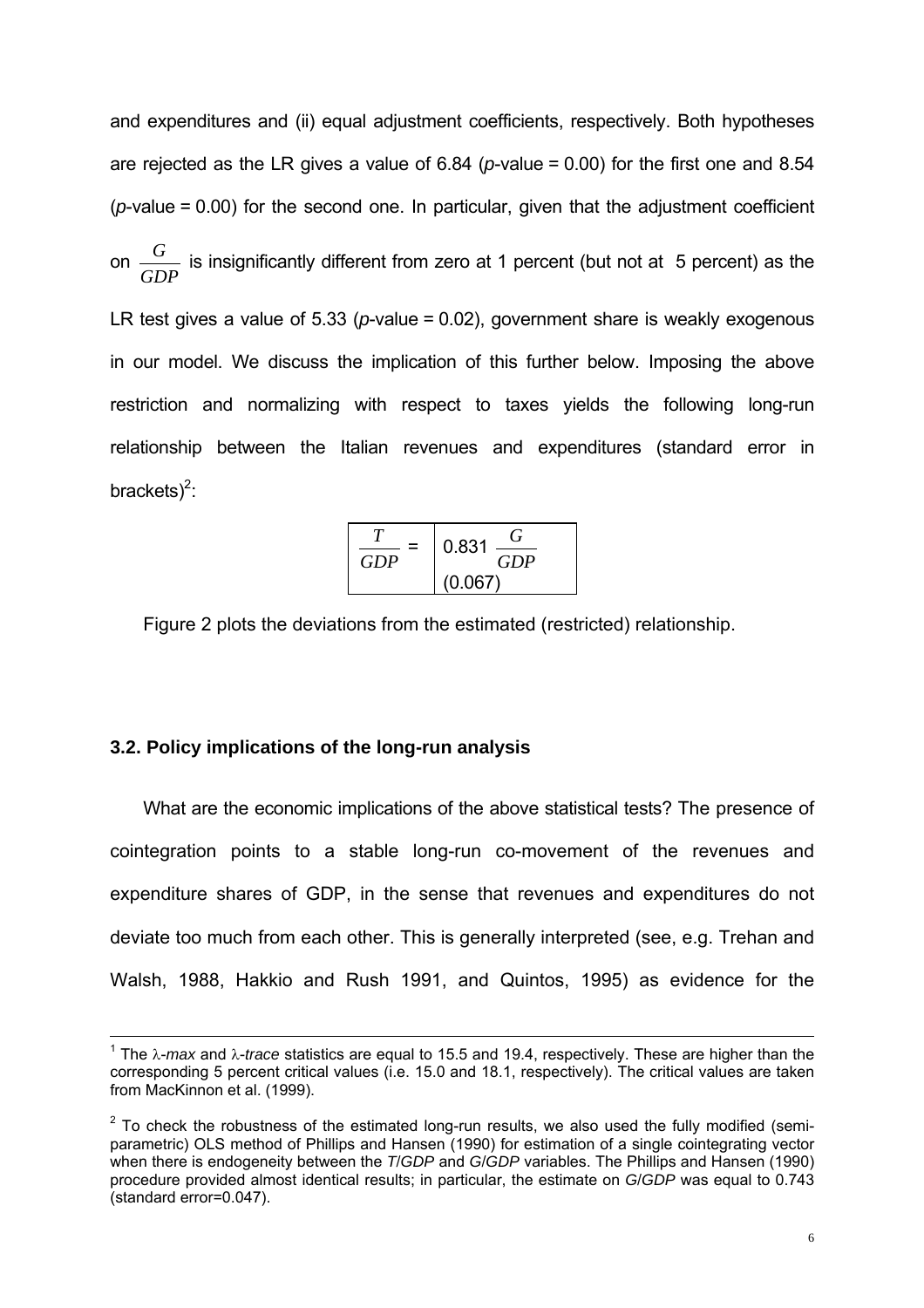sustainability of fiscal policy, that is, for the ability of the Italian government to meet its intertemporal budget constraint (see e.g. Hamilton and Flavin, 1986). On the other hand, rejection of proportionality provides evidence against sustainability in a strict sense, as government spending will constantly grow at a higher rate than revenues. Therefore, our findings suggest a weak form of sustainability of the Italian public finances, meeting the Quintos (1995) sufficient condition. It should also be pointed out, that this cointegrating equilibrium does not provide evidence in favor of a fiscal discipline in the European Stability and Growth Pact sense; taxes will consistently be lower than expenditures, resulting in a positive long-run deficit. Fiscal consolidation will therefore need to be seriously tackled by the Italian government, in order to attain the ESGP.

Weak exogeneity of government spending implies that the short-run adjustment to correct budgetary disequilibria is done by changes in tax policy rather than changes in government spending or even policy mixes. Government spending is exogeneously decided by the political process, with taxes adjusting consequently. This result provides strong empirical support to the SAT model<sup>3</sup>.

The speed of the fiscal consolidation process (question (c) above), can be inferred from the analysis of the impulse response of the cointegrating relationship to system-wide shocks (this is the "persistence profile analysis" in Pesaran and Shin, 1996). From Figure 3, this converges to zero rather slowly with 90 percent of the adjustment completed after 6 years. Deviations from the estimated cointegrating relationship are therefore eliminated very slowly, rendering the process of fiscal consolidation rather slow.

<span id="page-8-0"></span><sup>&</sup>lt;u>3</u><br><sup>3</sup> Our result is in line with Koren and Stiassny (1998) for Italy, although they adopt a different empirical specification. Our results also empirically corroborate Alesina and Perotti's (1996) discussion of Italy's fiscal adjustment process.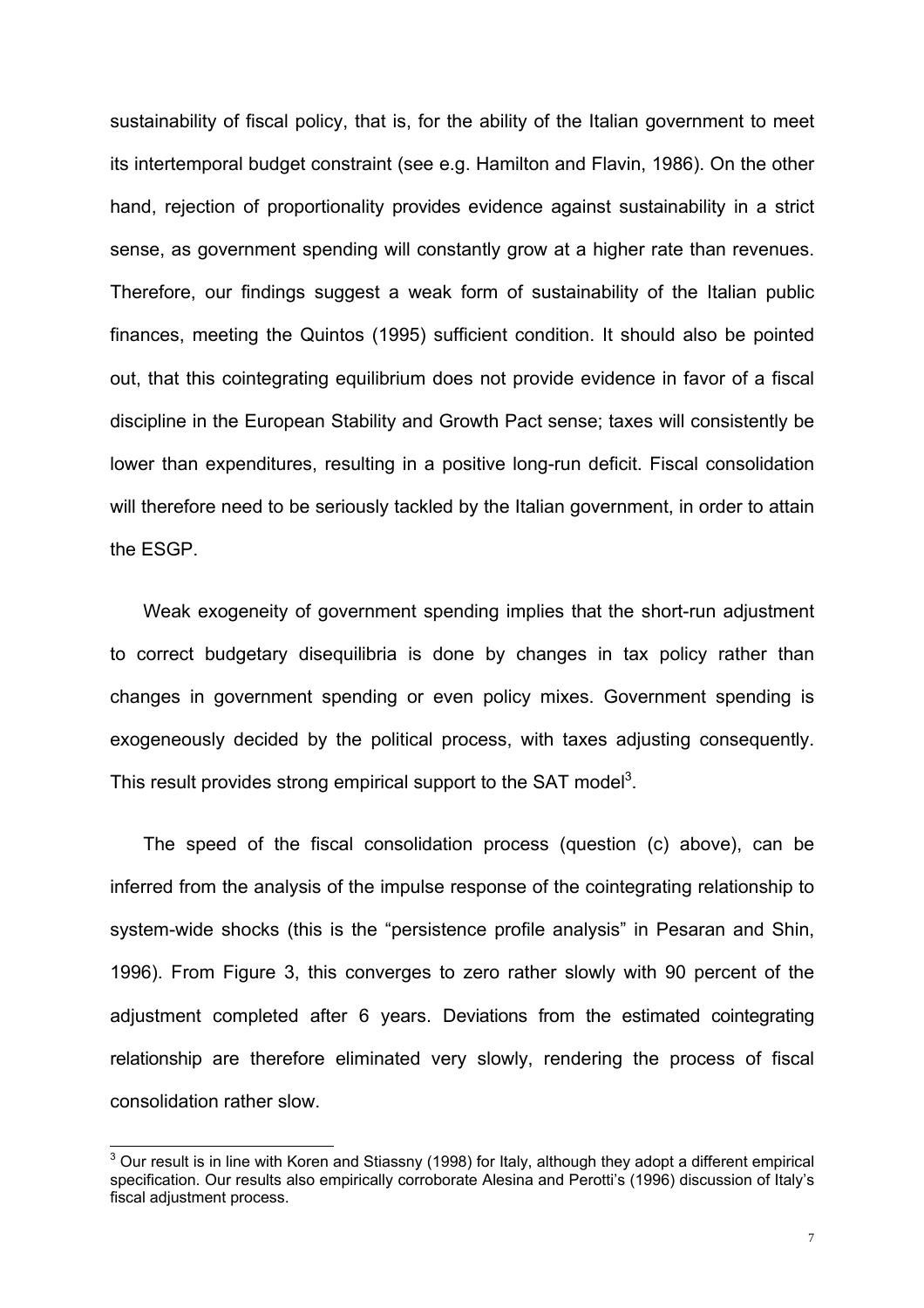Slow fiscal adjustment through changes in taxes rather than changes in government spending could be related to public expenditure rigidities, not only due to multi-annual contracts and planning, but also due to strong resistance against expenditure reductions arising both from the demand-side and bureaucratic powers (see OECD, 1997, and Legrenzi and Milas, 2002). The political instability of the country, typically associated with multi party coalition governments<sup>[4](#page-9-0)</sup>, renders problematic the achievement of the necessary consensus to politically unpopular spending cuts, favoring therefore the prevalence of the SAT adjustment, rather than a policy mix. The necessary reforms of the welfare state, and of the pensions system in particular, although debated for several years, are very slowly put into place, due to strong public opposition in the form of widespread general strikes (Reviglio, 2001).

Frequent general elections have also undermined the control of public spending for electoral purposes<sup>[5](#page-9-1)</sup>, at least until the early 1990s when more prudent policies were put in place in order to meet the Maastricht (1992) convergence criteria (see OECD, 1997). The low level of independence of the Italian Central Bank for most of the sample considered, also resulted in a soft-budget constraint for the central government, favoring expenditure growth (see Koren and Stiassny, 1998).

On the other hand, the SAT adjustment (and tax increases in particular) can be favored by the presence of fiscal illusion arising from the complexity of the Italian fiscal system, therefore resulting in several indirect taxes (see Puviani, 1903, and Wagner, 1976). However, this could undermine the progressivity of the fiscal system enshrined in the Italian Constitution.

<span id="page-9-0"></span>The more detailed analysis of the link between coalition governments and lower fiscal responsibility,  $^4$  For a more detailed analysis of the link between coalition governments and lower fiscal responsibility, see Roubini and Sachs (1989), Grilli et al. (1991) and Alesina and Perotti (1995).

<span id="page-9-1"></span>It is interesting to notice that in the time span considered here, Italian political life saw 43 governments and 12 general elections.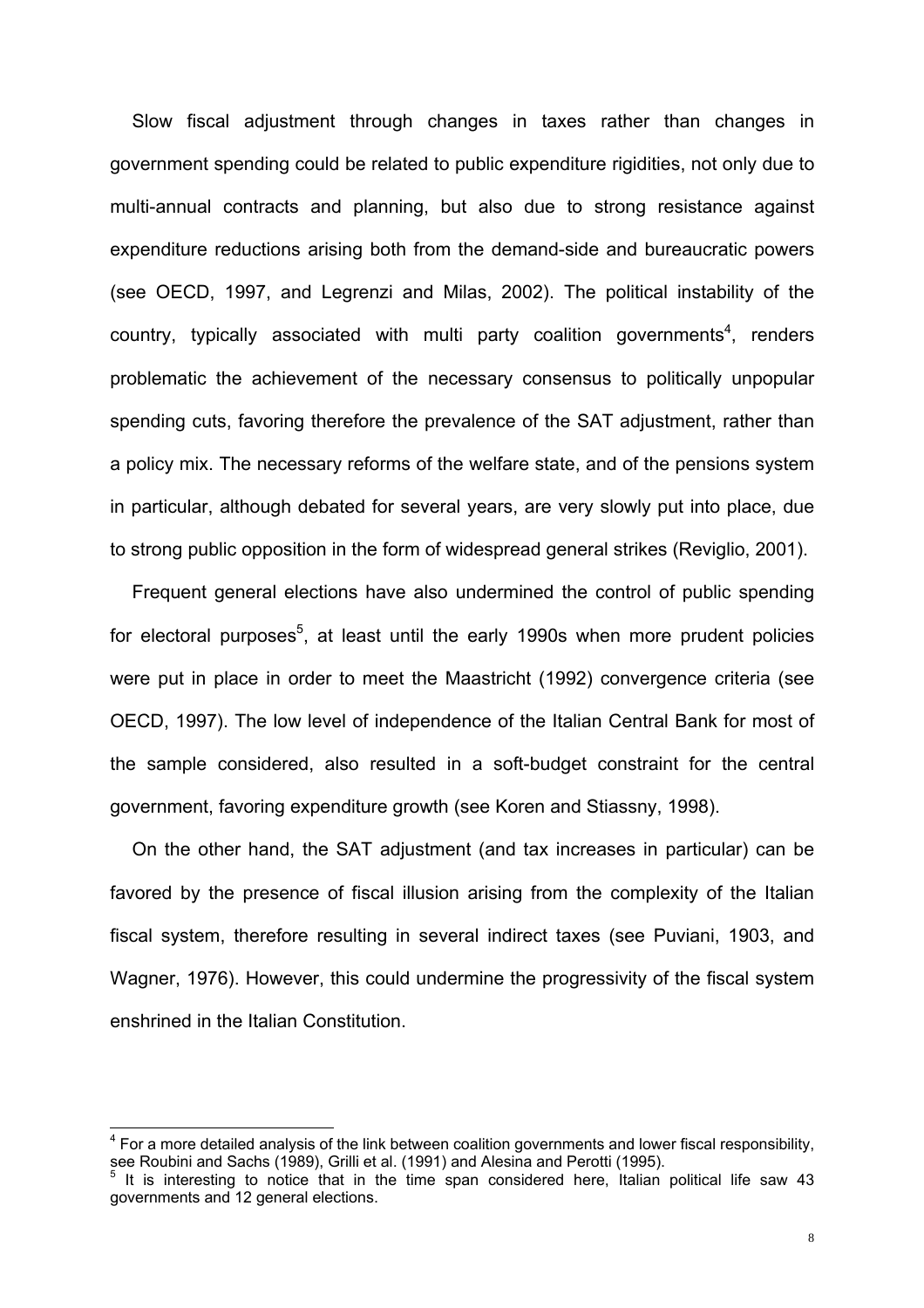Other rigidities that could explain the sluggish rate of convergence towards equilibrium include a plethora of (often) uncoordinated laws<sup>[6](#page-10-0)</sup> that undermine the collection of taxes as well as an inadequate monitoring system of public spending; public management accountability is underdeveloped, therefore hampering the assessment of economic results. For public policies to deliver "value for money", these inefficiencies will need to be seriously tackled by strengthening budgetary institutions and procedures. A related issue (that nevertheless goes beyond the scope of this paper) relies on the effectiveness of large governments to improve on the social welfare of nations. Tanzi and Schuknecht (1997) discuss how pressures for higher spending come from vested interests rather than from the public interest.

A burden of fiscal consolidation entirely carried by taxes has a detrimental impact on the economy due to the distortionary and disincentive effect of taxes. Daveri and Tabellini (2000) identify tax increases on labour and profits as the main cause of declining economic growth and expansion of the shadow economy. This is certainly true for Italy where the black market economy accounted for 25.8% of official GDP in 1994, against 12.4% for the UK, 14.3% for France and 9.4% for the US (see Schneider and Enste, 2000)

Fiscal consolidation based on tax increases alone, can only be short-lived. This is discussed in Alesina and Ardagna (1998) who use a panel of OECD countries to show that spending cuts (primarily on public employment and transfers) can make the fiscal consolidation process successful. Further, Bertola and Drazen (1993) and Sutherland (1997) argue that contrary to the Keynesian wisdom, spending cuts can have an expansionary effect on the economy (via their positive impact on consumers'

<span id="page-10-0"></span>EXA ID TO THE NOTE THE COLL THE CONSET OF SASKET OF SASSET OF SASSET OF SASSET OF SASSET OF SASSET OF SASSET OF SASSET OF SASSET OF SASSET OF SASSET OF SASSET OF SASSET OF SASSET OF SASSET OF SASSET OF SASSET OF SASSET OF at between 100,000 and 150,000 for Italy, compared to 7,000 in France and 6,000 in Germany.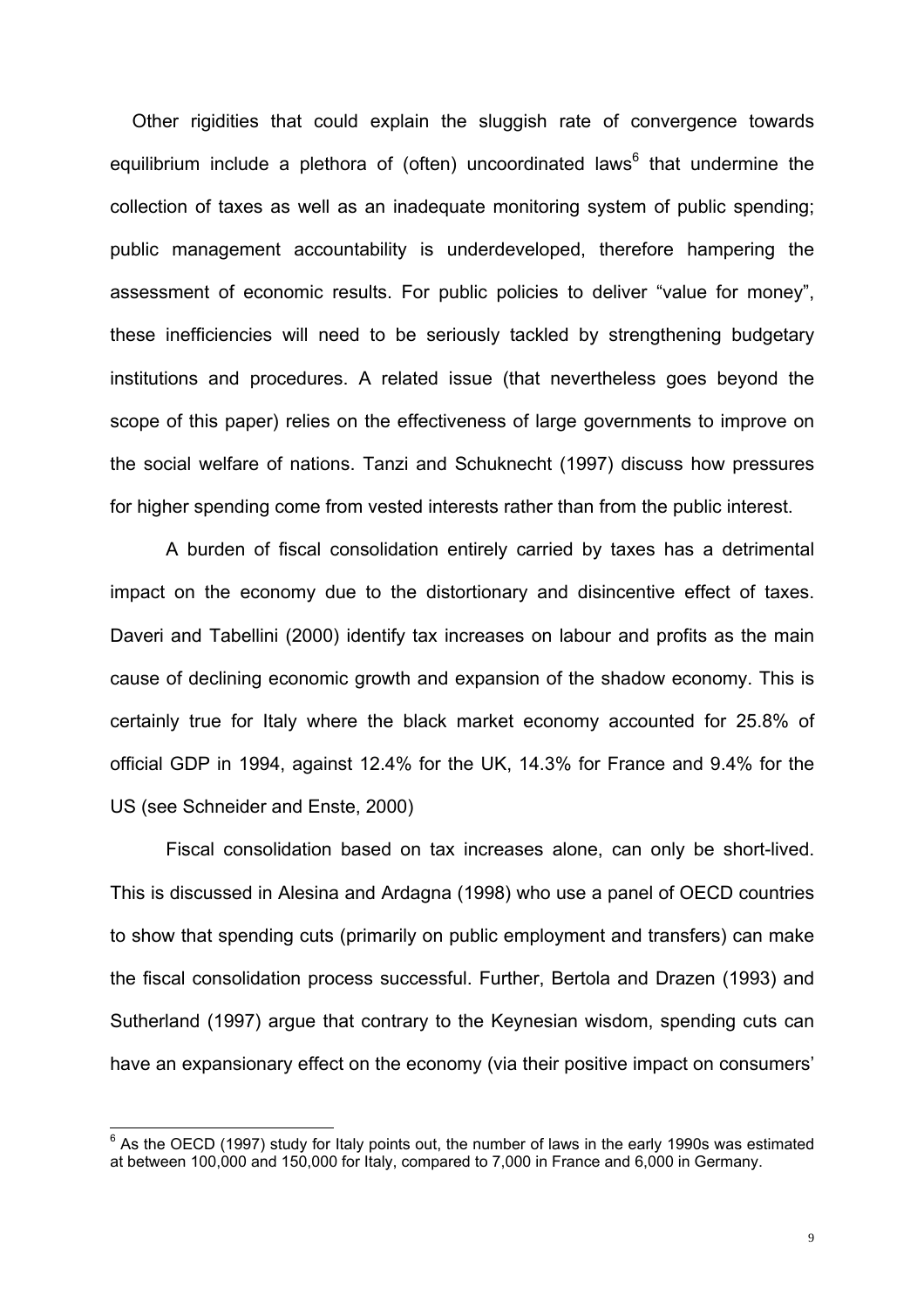and investors' expectations, and on the labour market). In particular, Ardagna (2004) provides strong empirical evidence on a panel of OECD countries for the "labour market hypothesis" of non-Keynesian effects of spending cuts, operating from the supply-side by lowering the unions' power via cuts in government employment, wage bills and unemployment benefits. These remarks are more than applicable to the high-debt Italian economy, especially in light of Perotti's (1999) OECD panel analysis showing strong evidence of "non-Keynesian" (i.e. expansionary) effects of expenditure shocks at high levels of public debt.

Given that changes in taxes equilibrate the system, the next section explores further the role of asymmetries only along the tax dimension. In particular, we impose weak exogeneity of government spending and examine whether positive versus negative and large versus small disequilibrium deviations have different effects on the short-run behavior of taxes. We also consider possible asymmetries of the tax instrument along the economic cycle.

#### **4. The short-run model**

#### **4.1. Linear adjustment**

We initially estimate the short-run adjustment of taxes within a linear error correction model, conditional on government spending which is assumed exogenous due to political and other reasons mentioned above. The OLS estimates of the parsimonious linear error-correction model are reported in Table 1(i).

The error-correction coefficient suggests that 14 percent of the disequilibrium error is corrected within a year by changes in taxes. Further, short-run increases in government expenditure have a positive effect on taxes. On the other hand, lagged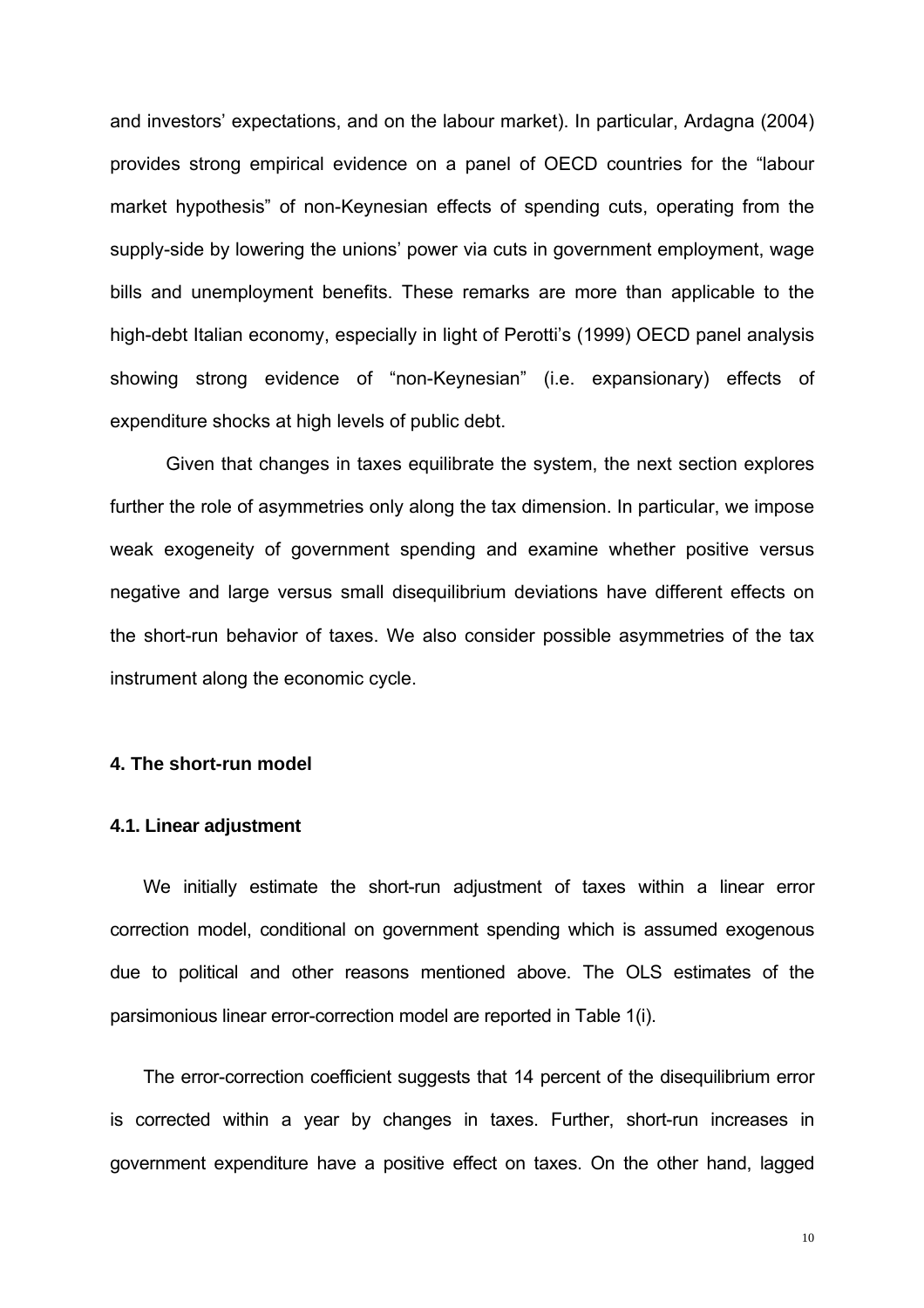$\Delta \left| \frac{0}{\sin \theta} \right|$ ⎠  $\left(\frac{G}{\sqrt{2}}\right)$ ⎝  $\big($ *GDP*  $\left(\frac{G}{G \cdot G} \right)$  and  $\Delta \left(\frac{T}{G \cdot G} \right)$ ⎠  $\left(\frac{T}{2R}\right)$ ⎝  $\big($ *GDP*  $\left(\frac{T}{T}\right)^{n}$  regressors turn out to be insignificant. Overall, our short-run estimates provide further empirical support for the SAT model<sup>7</sup>.

To account for the possibility of European Monetary Union effects, we also tried a dummy variable, taking the value of 1 from 1993 (when the Maastricht Treaty was agreed) onwards and 0 elsewhere. The dummy variable turned out to be statistically insignificant, implying that the adjustment of the Italian public finances did not take place through structural changes in the revenue-expenditure patterns. This result is particularly important, considered together with the positive long-run deficit, emphasizing the need for more structural reforms in the Italian public finances<sup>8</sup>.

To capture the effects of economic and accelerating economic growth we also considered current and lagged values of ∆*GDP* and ∆<sup>2</sup> *GDP* as extra regressors. We found some significant effect from  $\Delta^2 GDP_{t\text{-}1}$  only in the non-linear error correction model reported in the following section. This result has to do with the complexity of the relationship among revenues, expenditures, and income, that can only be partially captured by a multivariate econometric model. In particular, together with Keynesian multiplier and Wagner's law effects, a decreasing economic growth triggers the generous system of automatic stabilizers for the Italian welfare state. For this reason, we consider below possible asymmetries of tax policy with respect to the state of the economy.

 $\overline{\phantom{a}}$ 

<span id="page-12-0"></span><sup>7</sup> As our results suggest a feedback from ∆(*G/GDP)* to the ∆(*T/GDP)* model, we avoid reference to Granger causality running from spending on taxes. The latter would suggest a feedback from lags of <sup>∆</sup>(*G/GDP)* rather than ∆(*G/GDP)* itself on taxes. 8

<span id="page-12-1"></span>Italy qualified to the European Monetary Union despite failing the debt criterion. Economic adjustment was mainly driven by changes in monetary policy. In 1997, a "European tax" was imposed on private households, as a one-off measure, and some "budgetary gimmicks" were used in order to qualify for the deficit criterion (see e.g. Reviglio, 2001).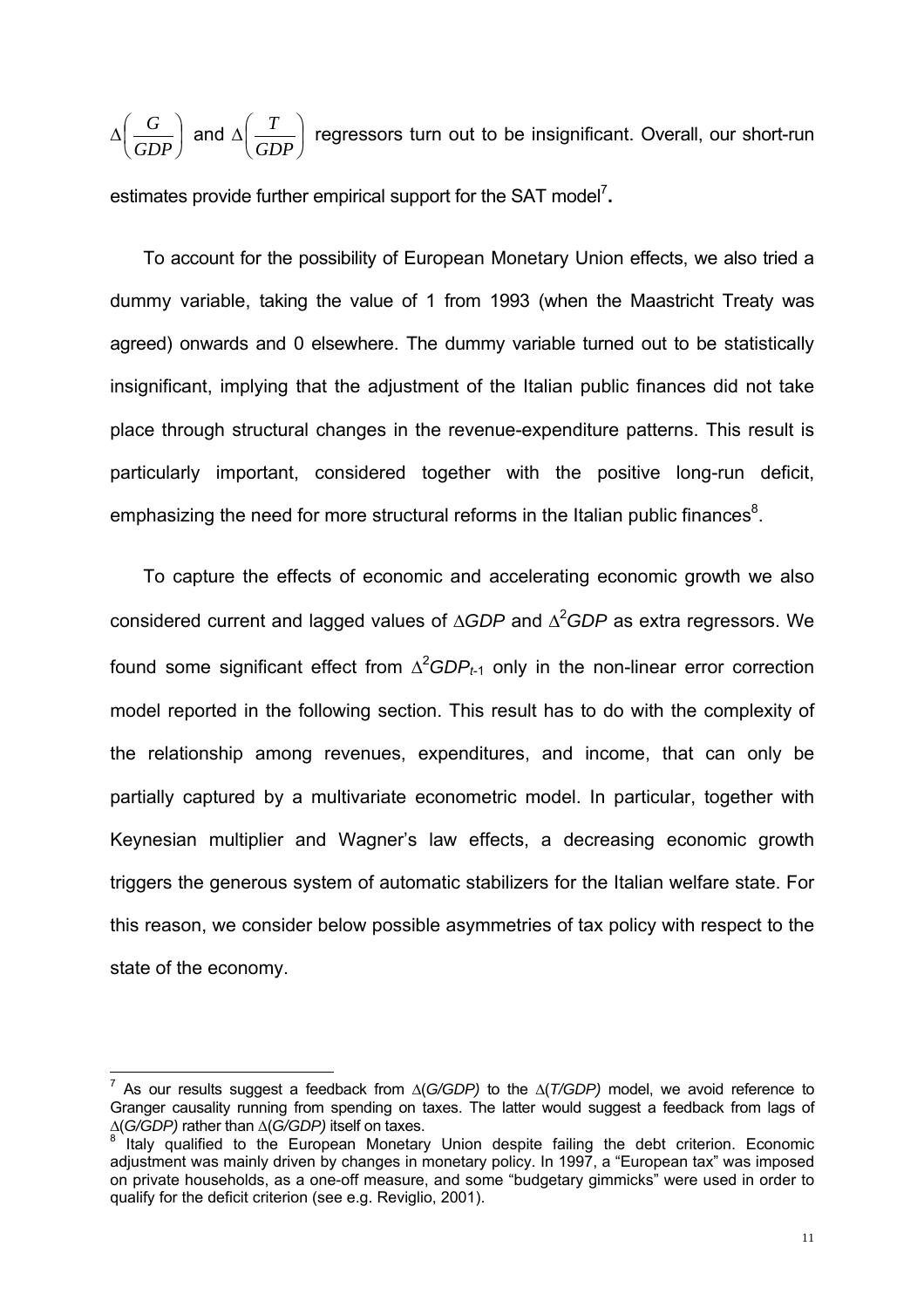#### **4.2. Asymmetric and non-linear adjustment**

We now examine how the fiscal authorities use tax policy in order to correct budgetary disequilibria by estimating asymmetric and non-linear error correction models. [9](#page-13-0) [10](#page-13-1) 

The asymmetric error correction model is obtained by taking the deviations of the cointegrating vector CV*t –* 1 around its mean value, and partitioning them into their positive and negative components (denoted by  $CV_{t-1}^+$  and  $CV_{t-1}$ , respectively). Results for the parsimonious asymmetric error-correction model are reported in Table 1(ii). The results indicate that the speed of adjustment varies depending on whether the estimated relationship is above or below its equilibrium. The point estimates suggest that when taxes are lower than equilibrium, they increase rapidly. On the other hand, when taxes are higher than equilibrium, they fall slowly. Nevertheless, equality of the coefficients on  $CV_{t-1}^+$  and  $CV_{t-1}$  is not rejected based on an F-test (*p*-value= 0.78). Hence, in economic terms our results point to downward inflexibility of taxes. Nevertheless, in terms of statistical tests, these results are not clear-cut.

To obtain the non-linear error correction model, we add to the linear model of Table 1(i) the squared and cubed values of the error-correction regressor, that is,  $CV<sup>2</sup><sub>t-1</sub>$  and  $CV^3_{t-1}$ . This type of non-linearity allows for a faster adjustment when deviations from the equilibrium level get larger. Results for the parsimonious non-linear error correction are reported in Table 1(iii). The *p*-value of the F test for the statistical significance of the  $CV^3_{t-1}$  regressor is equal to 0.02, indicating (at the 5 percent level of statistical significance) that adjustment back to equilibrium is stronger for large disequilibrium

<span id="page-13-0"></span><sup>&</sup>lt;sup>9</sup> Before estimating asymmetric and non-linear models, we tested and found significant non-linearities in the residuals of the linear error correction model using the Brock, Dechert and Sheinkman (BDS, 1996) test statistic. The test is also discussed in Escribano (2004).

<span id="page-13-1"></span> $10$  Asymmetric and non-linear error correction models have been introduced by Escribano (1986). See also Granger and Lee (1989), Escribano and Granger (1998), Escribano and Pfann (1998), Escribano and Aparicio (1999), Escribano (2002), and Escribano and Mira (2002), amongst others.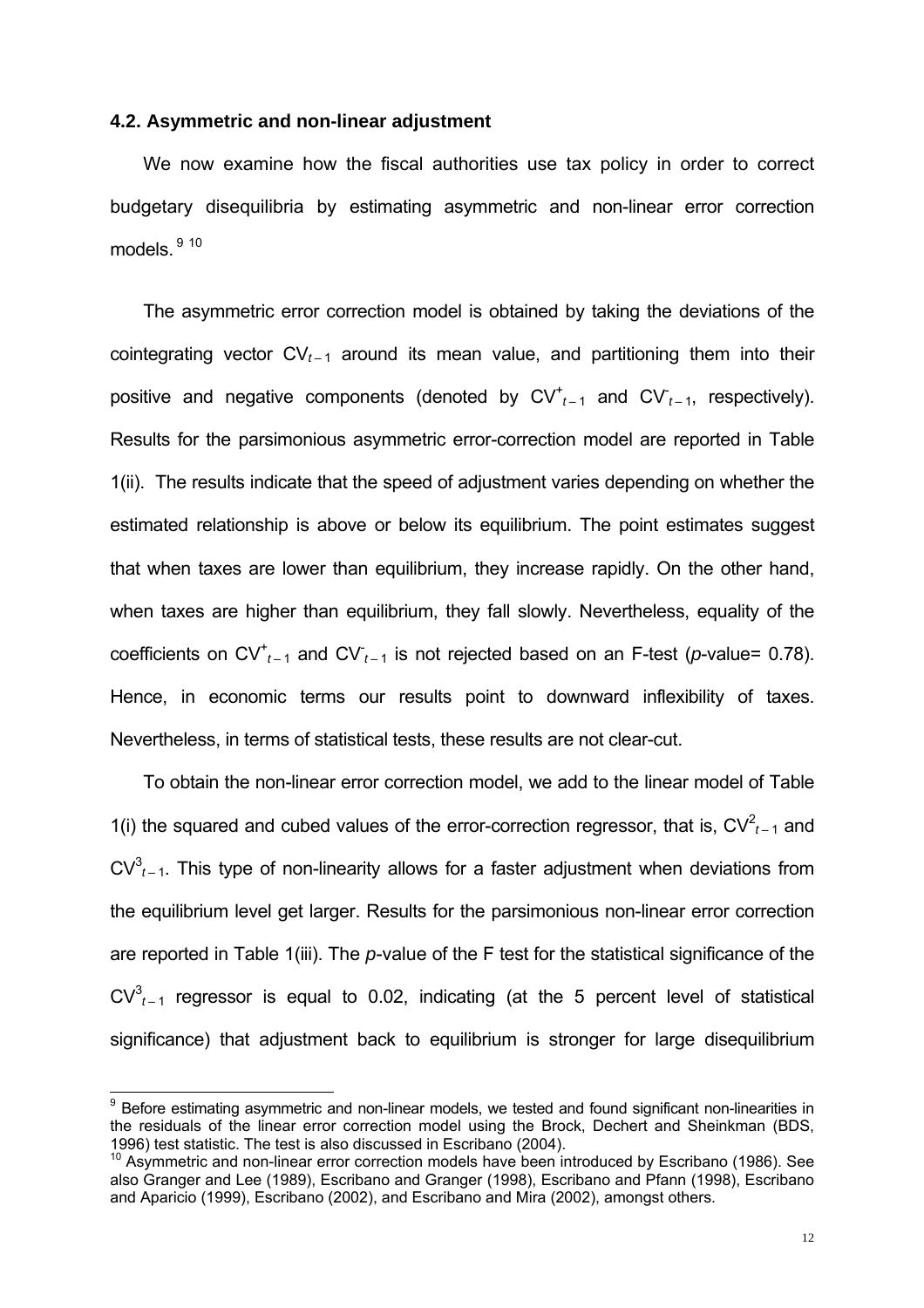deviations. On the other hand, the *p*-value of the F test for the joint significance of the  $CV<sup>2</sup>_{t-1}$  and  $CV<sup>3</sup>_{t-1}$  regressors is equal to 0.06, which is significant only at the 10 percent level. We also report a weak positive effect on taxes from lagged accelerating economic growth, possibly capturing the built-in progressivity of the fiscal system. We return to this issue more in detail below.

Figure 4a and Figure 4b plot the asymmetric and non-linear adjustments against the cointegrating vector, respectively. Figure 4a provides evidence of asymmetric adjustment of taxes; deviations above equilibrium are corrected more slowly than deviations below equilibrium. On the other hand, we notice from Figure 4b that once disequilibrium deviations get larger, adjustment back to equilibrium becomes stronger.

To assess further the differences amongst the estimated models, we take a closer look at the contribution of the error correction terms to changes in the tax share of GDP. To do this, we plot in Figure 5 the values of the error correction components of the linear, asymmetric and non-linear equations across time. The linear and asymmetric error correction effects are fairly similar. This is not surprising given the weak evidence of asymmetric adjustment reported in Table 1(ii). On the other hand, the non-linear model error corrects strongly relative to the linear and asymmetric models. This is particularly true (i) during periods of "macroeconomic stress" associated with the oil price shocks of the mid and late 1970s when taxes adjusted downwards to provide some tax relief, and (ii) in 1997, when taxes adjusted upwards following the imposition of a one-off "European tax" bill in an attempt to help Italy satisfy the Maastricht fiscal criterion.

The presence of these asymmetries suggests the opportunity of analyzing further the behavior of taxes in different phases of the economic cycle. In particular, we investigate the possibility of asymmetric effects from accelerating and decreasing economic growth on taxes, given the weak positive effect from lagged accelerating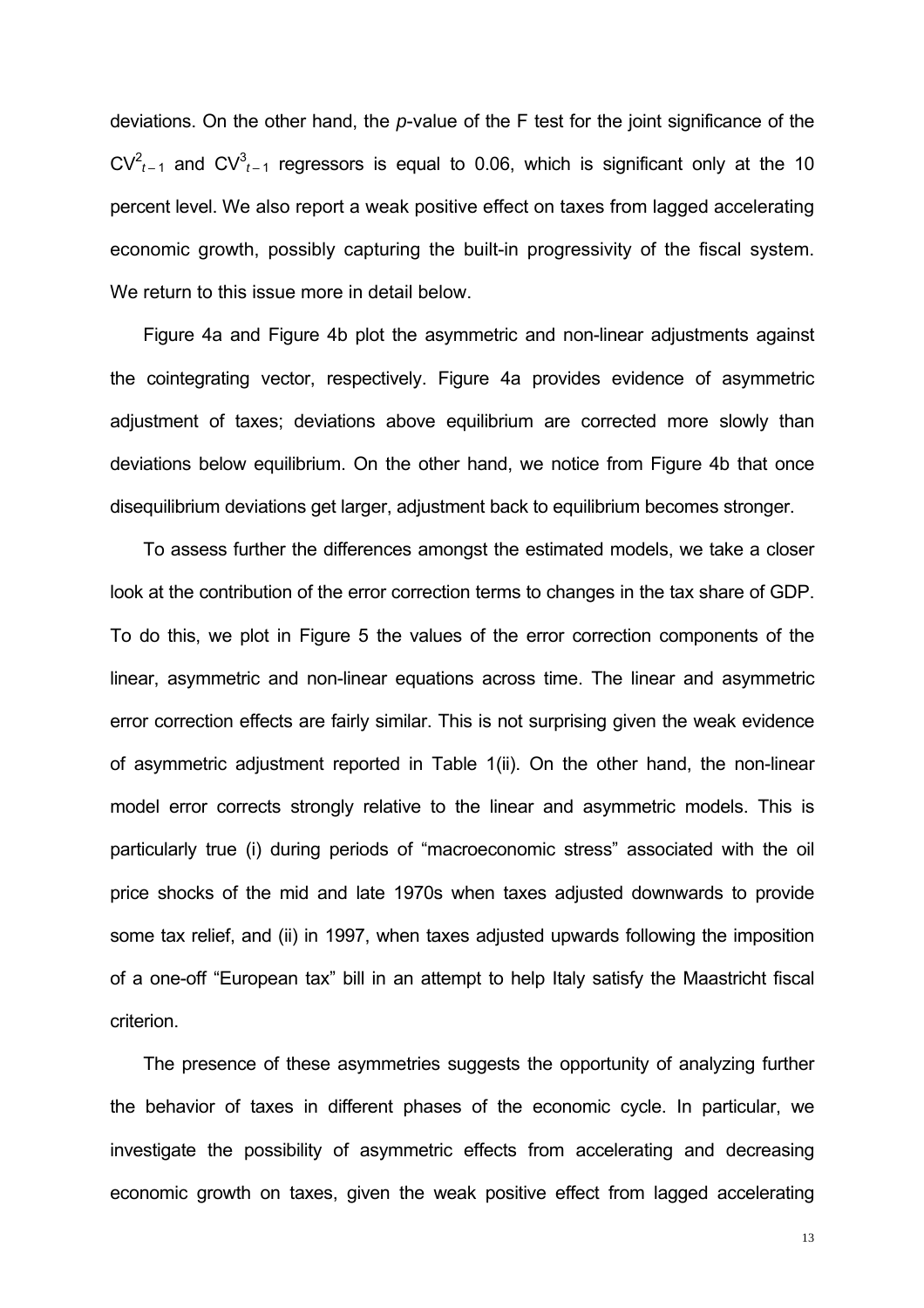growth ( $\Delta^2 GDP_{t-1}$ ) on taxes reported in Table 1(iii). For this purpose, we partition ∆<sup>2</sup>*GDP*<sub>t-1</sub> into its positive and negative components (denoted by ∆<sup>2</sup>*GDP*<sup>+</sup><sub>t-1</sub> and ∆<sup>2</sup>GDP<sub>t-1</sub>, respectively). Then we re-estimate the non-linear model of Table 1(iii) where  $\mu$ e replace  $\Delta^2 GDP_{t-1}$  with  $\Delta^2 GDP_{t-1}^t$  and  $\Delta^2 GDP_{t-1}$  as separate regressors. The coefficient on  $\Delta^2 GDP^{\dagger}_{t-1}$  is estimated at 0.403 (t-ratio = 1.20). The coefficient on ∆<sup>2</sup>*GDP*<sub>t-1</sub> is estimated at 0.087 (t-ratio = 0.16) whereas the estimates of the remaining regressors are almost identical to those of Table 1(iii). GDP symmetry is not rejected based on an F-test (F=0.40, *p*-value = 0.52). On the other hand, the *joint* hypothesis of symmetric GDP effects and linear error correction adjustment (in terms of zero effects from  $CV_{t-1}^2$  and  $CV_{t-1}^3$ ) is rejected at 10 percent (F=2.86, *p*-value= 0.07). Hence, there is some evidence of downward inflexibility of taxes during periods of decreasing economic growth as the coefficient on  $\Delta^2 GDP_{t-1}$  is four times lower than the coefficient on ∆<sup>2</sup>*GDP*<sup>+</sup><sub>t–1,</sub> which in turn is statistically insignificant. We believe that this result deserves more attention and possibly further analysis in the direction of planning an adequate strategy of tax-smoothing (although the latter is further constrained by the high level of public debt).

Figure 6 plots the time varying contribution of the linear and asymmetric GDP effects on taxes. Compared with linear GDP effects, asymmetries along the economic cycle reveal higher tax increases during "good times" due to the progressivity of the fiscal system, but lower tax reductions during "bad times".

#### **5. Conclusions**

This paper provides an empirical analysis of the Italian public finances between 1957 and 2000. We find a long-run relationship between the government spending share of GDP and the revenues share of GDP resulting in a positive deficit. Short-run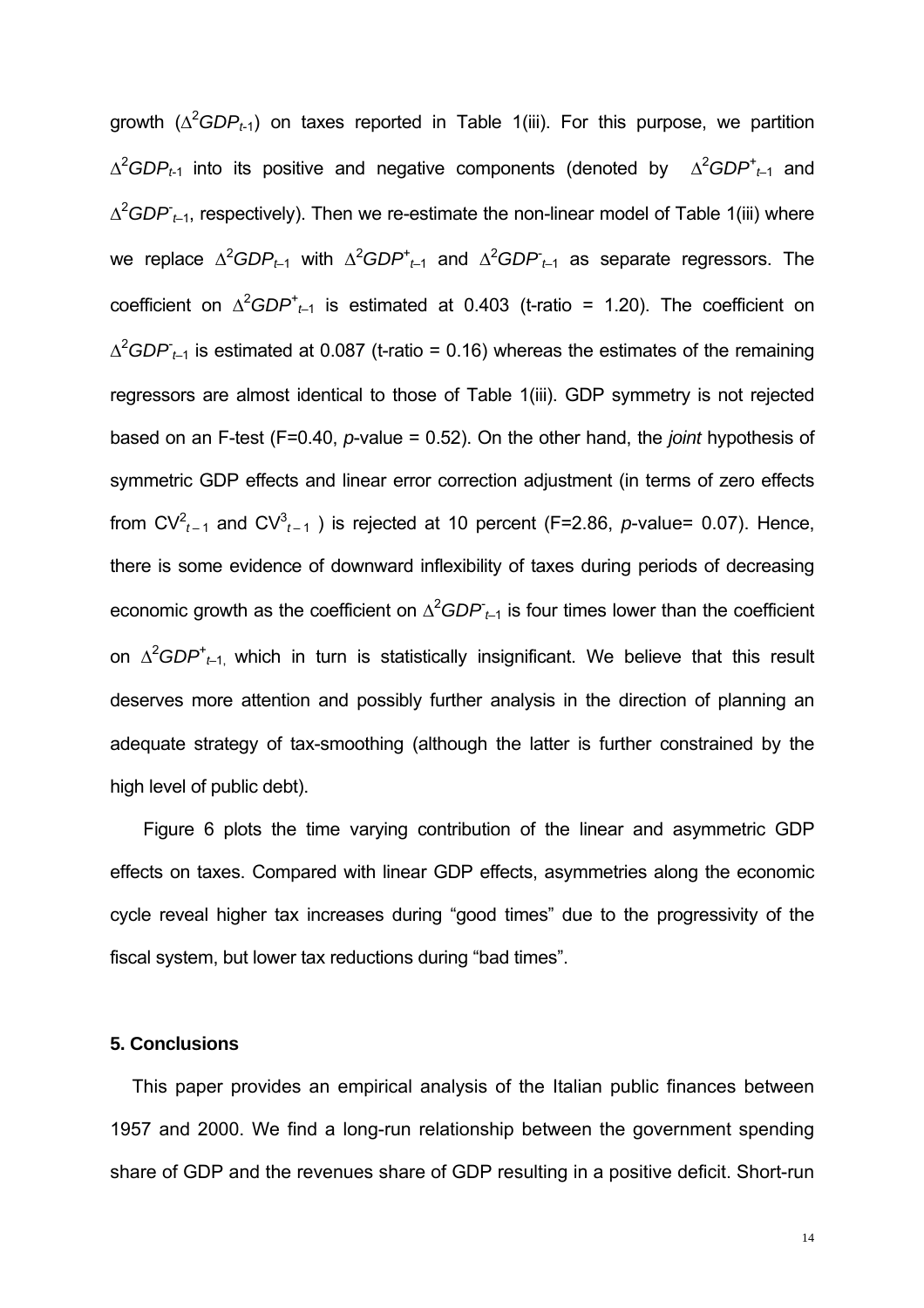adjustment to correct budgetary disequilibria is done entirely by changes in taxes, rather than spending cuts or policy mixes. This finding supports the spend-and-tax hypothesis. The persistence profile analysis suggests a sluggish rate of convergence towards equilibrium. This could be related to the existence of a complicated budgetary system that adds to the sluggishness in the collection of taxes and undermines the effective monitoring of public spending. We also find that taxes adjust more rapidly when deviations from the equilibrium level get larger. Further, there is some weak evidence of downward inflexibility of taxes during periods of decreasing economic growth and during periods where taxes are above their long-run level with government expenditure.

Taking into account that taxation carries the burden of correcting budgetary disequilibria, a simplified structure of the tax system, despite offsetting fiscal illusion effects, would increase the speed with which deviations from the estimated long-run spending - revenues relation are eliminated. Nevertheless, progress towards fiscal consolidation cannot rely solely on tax pressure due to possible distortionary effects arising from the downward inflexibility of taxes. This is also discussed in Alesina and Perotti (1995) who argue that successful fiscal adjustment in OECD countries results from spending cuts rather than tax increases. A higher degree of government expenditure adjustment would also relax the asymmetries reported in our paper.

Our work can be extended in several ways. Teräsvirta (1998) pointed out that non-linear models with quadratic and cubic error correction terms are first-order approximations to smooth transition autoregression models, where the transition mechanism between different regimes is driven by the disequilibrium error. In the context of our public finance model, it would be interesting to estimate a two-regime smooth transition model where adjustment takes place in every period but the speed of the adjustment as well as the impact of the lagged values of expenditure and taxes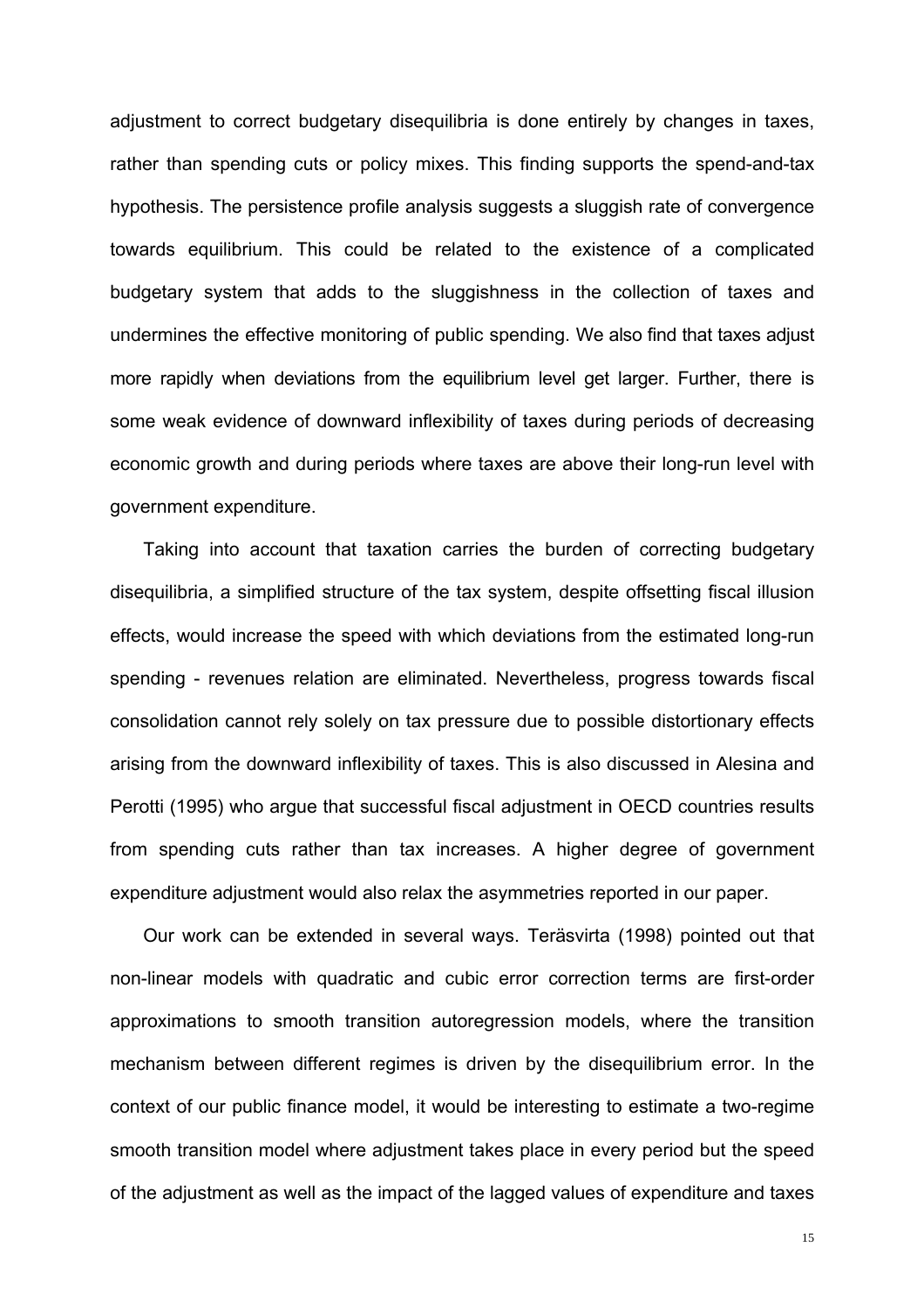vary conditional on whether disequilibrium deviations from the expenditure/taxes relationship are large or small.

It would also be interesting to examine whether non-linear adjustment can be elevated into a stylized fact, by considering tax and government spending adjustment in other countries, as well as at a local government level. If it can, then non-linearities in taxes and spending might be incorporated into existing non-linear models of fiscal policy (see e.g. Giavazzi et al., 2000). We intend to address these issues in future research.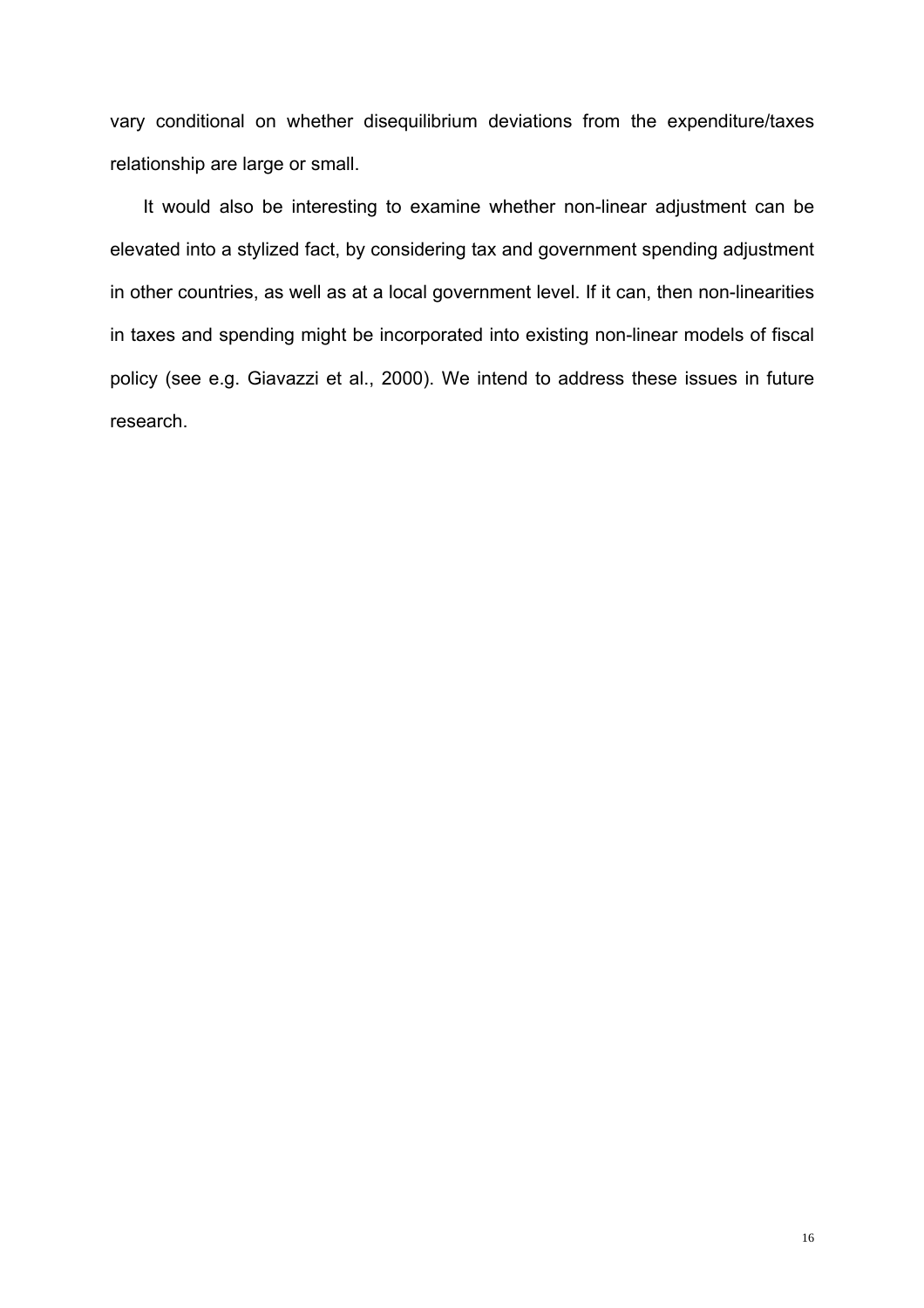#### **References**

- Alesina, A. and S. Ardagna (1998). Fiscal adjustments. Why they can be expansionary. *Economic Policy*, 13, 489-545.
- Alesina, A. and R. Perotti (1995). Fiscal expansions and adjustments in OECD countries. *Economic Policy*, 10, 207-248.
- Alesina, A. and R. Perotti (1996). Fiscal Adjustments in OECD countries: composition and macroeconomic effects. *NBER Working Paper* 5730, August 1996.
- Ardagna, S. (2004). Fiscal stabilizations: When do they work and why. *European Economic Review* (forthcoming).
- Baghestani, H. and R. McNown (1994). Do revenues or expenditures respond to budgetary disequilibria?. *Southern Economic Journal*, 61, 311-322.
- Bertola, G. and A. Drazen (1993). Trigger points and budget cuts: explaining the effects of fiscal austerity. *American Economic Review*, 83, 11-26.
- Blanchard, O. and R. Perotti (2002). An empirical characterization of the dynamic effects of changes in government spending and taxes on output. *Quarterly Journal of Economics*, 117, 1329-1368.
- Bohn H. (1991). Budget balance through revenue or spending adjustments? Some historical evidence for the United States. *Journal of Monetary Economics,* 27, 333- 359.
- Brennan G. and J.M. Buchanan (1980). *The Power to Tax. Analytical Foundations of a Fiscal Constitution*. Liberty Fund, Indianapolis.
- Brock, W.A., W. Dechert and J. Scheinkman (1996). A test for independence based on the correlation dimension. *Econometric Reviews*, 15, 197-235.
- Cheng, B.S. (1999). Causality between taxes and expenditures: evidence from Latin American countries. *Journal of Economics and Finance*, 23, 184-192.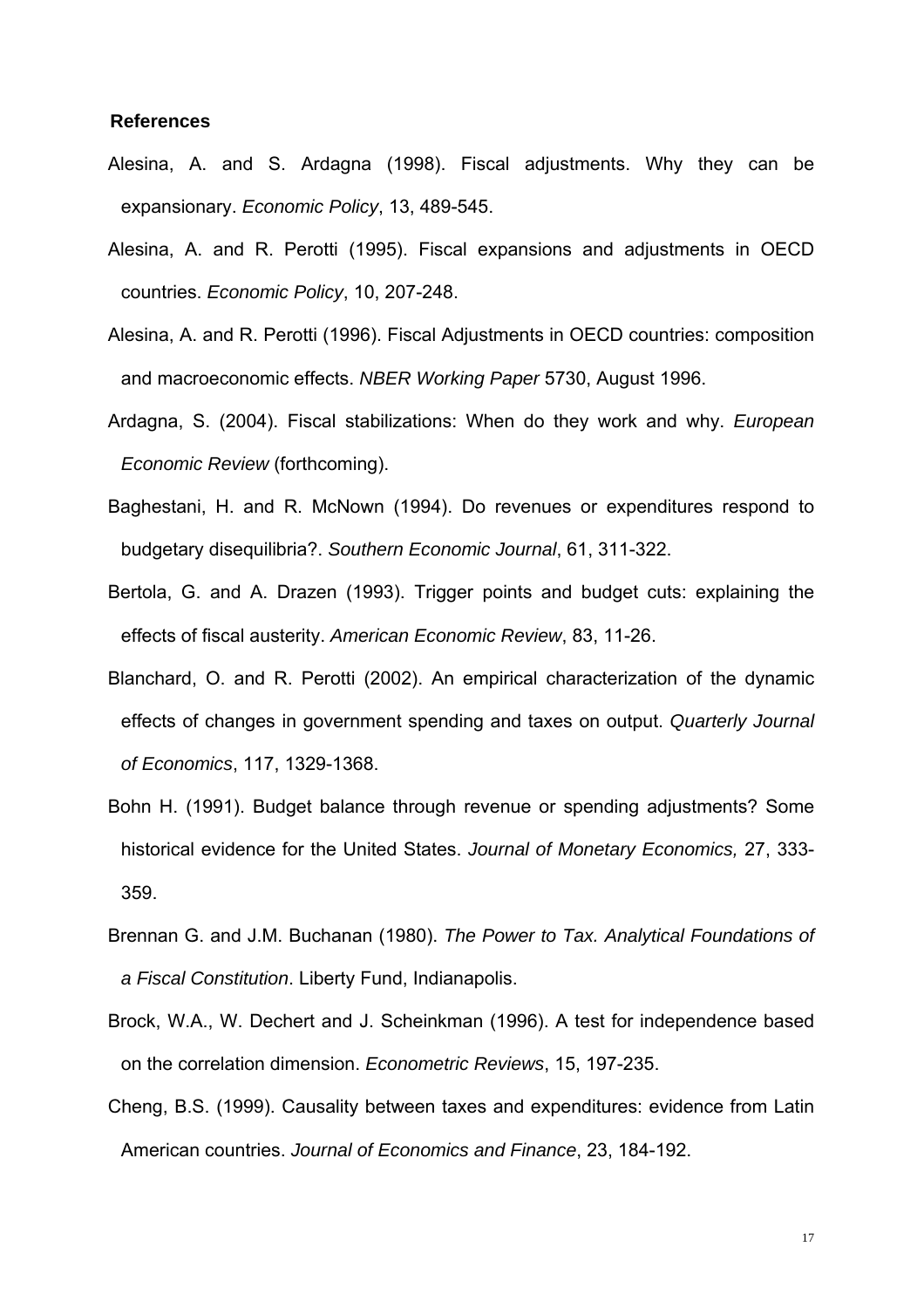- Daveri, F. and G. Tabellini (2000). Unemployment, growth and taxation in industrial countries. *Economic Policy*, 15, 48-104.
- Doornik, J.A. and D.F. Hendry (2000). Modelling Dynamic Systems Using PcGive*,*  Volume II, Timberlake Consultants Ltd.
- Escribano, A. (1986). Identification and modelling of economic relationships in a growing economy. PhD thesis, University of California, San Diego.
- Escribano, A. (2004). Non-linear error correction: the case of money demand in the U.K. (1878-2000). *Macroeconomic Dynamics*, 8, February issue.
- Escribano, A. and F. Aparicio (1999). Cointegration: linearity, nonlinearity, outliers and structural breaks in Dahiya, S.B. (ed), *The Current State of Economic Science*, Spellbound Publications, Vol 1, 383-407.
- Escribano, A. and C.W.J. Granger (1998). Investigating the relationship between gold and silver prices. *Journal of Forecasting*, 17, 81-107.
- Escribano, A. and S. Mira (2002). Non-linear error correction models. *Journal of Time Series Analysis*, 23, 509-522.
- Escribano, A. and G.A. Pfann (1998). Nonlinear error correction, asymmetric adjustment and cointegration. *Economic Modelling*, 15, 197-216.

Friedman, M. (1978). The limitations of tax limitation. *Policy Review* (Summer), 7-14.

- Giavazzi, F., T. Jappelli and M. Pagano (2000). Searching for non-linear effects of fiscal policy: evidence from industrial and developing countries. *European Economic Review*, 44, 1259-1289.
- Granger, C.W.J. and T.H. Lee (1989). Investigation of production, sales and inventory relationships using multicointegration and non-symmetric error correction models. *Journal of Applied Econometrics*, 4, S145-S159.
- Grilli, V., D. Masciandaro and G. Tabellini (1991). Political and Monetary Institutions and Public Financial Policies in Industrial Countries, *Economic Policy*, 6, 342-92.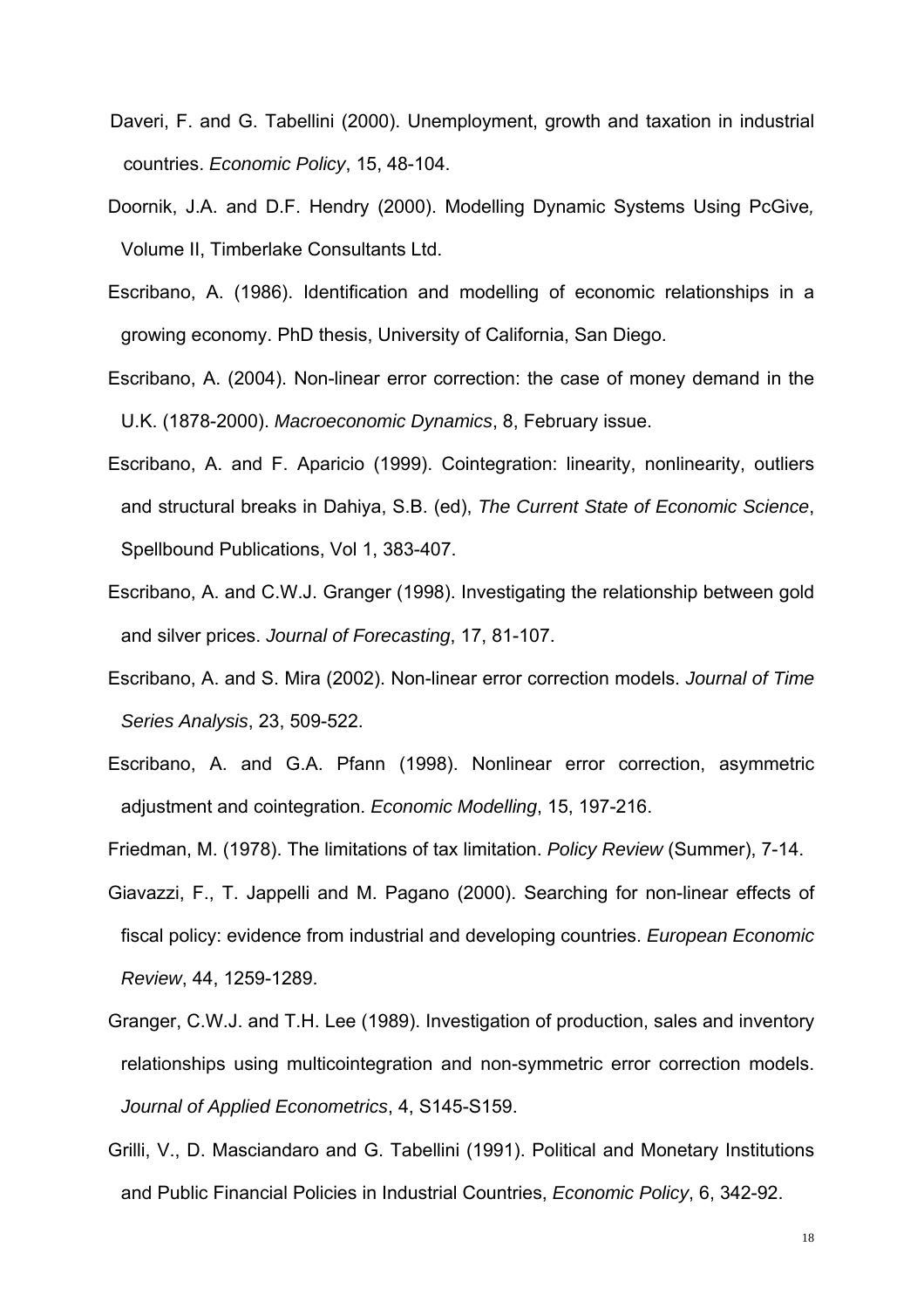- Hakkio, G. and M. Rush (1991). Is the budget deficit too large?. *Economic Inquiry*, 29, 429-445.
- Hamilton, J. and M. Flavin (1986). On the limitations of government borrowing: a framework for empirical testing. *American Economic Review*, 76, 808-819.
- Johansen, S. (1988). Statistical analysis of cointegration vectors. *Journal of Economic Dynamics and Control*, 12, 231-254.
- Koren, S. and A. Stiassny (1998). Tax and spend, or spend and tax? An international study. *Journal of Policy Modeling*, 20, 163-191.
- Legrenzi, G. and C. Milas (2002). A multivariate approach to the growth of governments. *Public Finance Review*, 30, 56-76.
- MacKinnon, J.G., A.A. Haug and L. Michelis (1999). Numerical distribution functions of likelihood ratio tests for cointegration. *Journal of Applied Econometrics*, 14, 563- 577.
- Musgrave, R.A. (1985). A Brief History of Fiscal Doctrine, in Auerbach A.J. and Feldstein M (eds.) Handbook of Public Economics, North Holland.
- OECD (1997, 2002). Economic surveys: Italy, Paris.
- Peacock, A.T. and J. Wiseman (1979). Approaches to the analysis of government expenditures growth. *Public Finance Quarterly*, 7, 3-23.
- Perotti R. (1999). Fiscal policy in good times and bad. *Quarterly Journal of Economics*, 114, 1399-1436.
- Pesaran, M.H. and Y.S. Shin (1996). Cointegration and speed of convergence to equilibrium. *Journal of Econometrics*, 71, 117-143.
- Phillips, P.C.B. and B.E. Hansen (1990). Statistical inference in instrumental variables regressions with I(1) processes. *Review of Economic Studies*, 57, 99-125.
- Puviani, A. (1903). Teoria dell'illusione finanziaria, Sandron.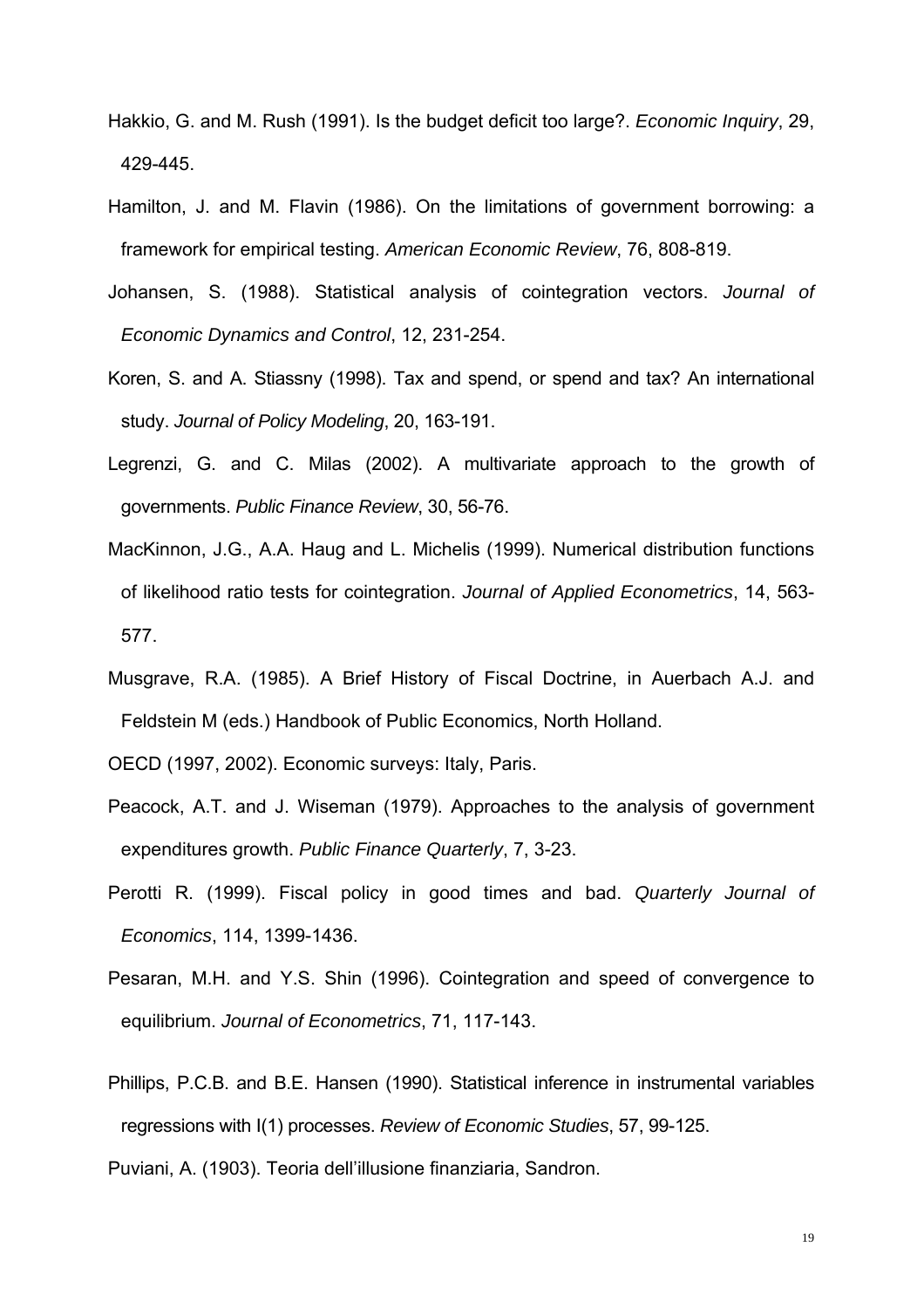- Quintos, C.E. (1995). Sustainability of the deficit process with structural shifts. *Journal of Business & Economic Statistics*, 13, 409-417.
- Reviglio, F. (2001). Budgetary Transparency for Public expenditure Control. IMF Working Paper 01/8.
- Roubini, N. and J. Sachs (1989). Political and economic determinants of budget deficits in the industrial democracies. *European Economic Review*, 33, 903-33.
- Sarno, L. (2001). The behavior of US public debt: a nonlinear perspective. *Economics Letters*, 74, 119-125.
- Schneider F. and D.H. Enste (2000). Shadow economies: size, causes and consequences. *Journal of Economic Literature*, 38, 77-114.
- Sutherland, A. (1997). Fiscal crises and aggregate demand: can high public debt reverse the effects of fiscal policy?, *Journal of Public Economics*, 65, 147-162.
- Tanzi V. and L. Schuknecht (1997). Reconsidering the fiscal role of government: the international perspective. *American Economic Review*, *Papers and Proceedings,*  87, 164-168.
- Teräsvirta, T. (1998). Comment on "The demand for broad money in the United Kingdom, 1878-1993" by Ericsson, N.R., D.F. Hendry and K.M. Prestwich, *Scandinavian Journal of Economics*, 100, 325-328.
- Trehan, B. and C. Walsh (1988). Common trends, the government budget constraint, and revenue smoothing. *Journal of Economic Dynamics and Control,* 12, 425-444.
- Wagner, R.E. (1976). Revenue structure, fiscal illusion, and budgetary choice. *Public Choice*, 25, 45-61.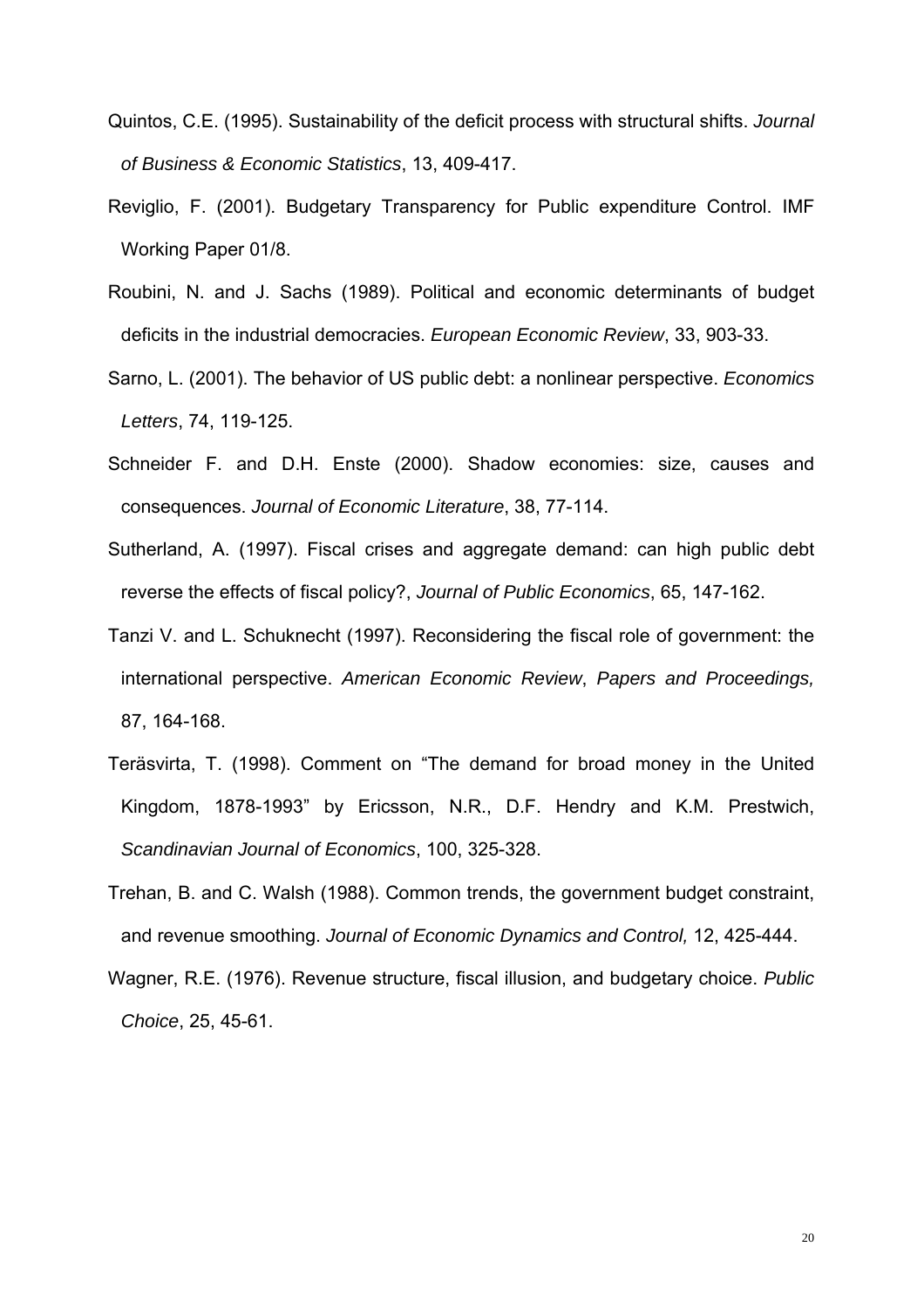Table 1: OLS estimates of alternative error correction models for  $\Delta\left|\frac{1}{C\sum_{i}n_{i}}\right|$ ⎠  $\left(\frac{T}{2R} \right)$ ⎝  $\big($ *GDP T*

|                                      | (i)                      | (ii)                     | (iii)                    |
|--------------------------------------|--------------------------|--------------------------|--------------------------|
|                                      | Linear model             | Asymmetric model         | Non-linear model         |
|                                      |                          |                          |                          |
| Constant                             | $0.008$ $(1.163)$        | $0.004$ $(0.272)$        | 0.012(1.039)             |
| $\Delta \left(\frac{G}{GDP}\right)t$ | 0.390(4.609)             | 0.393(4.553)             | 0.450(5.296)             |
|                                      |                          |                          |                          |
| $CV_{t-1}$                           | $-0.137(-2.533)$         | $\overline{\phantom{0}}$ | $0.097$ $(0.880)$        |
| $CV^2_{t-1}$                         |                          |                          | $-0.079(-0.172)$         |
| $CV^3_{t-1}$                         |                          |                          | $-7.287(-2.412)$         |
| $CV^{\dagger}$ <sub>t-1</sub>        |                          | $-0.105$ $(-0.824)$      |                          |
| $CVt-1$                              | $\overline{\phantom{0}}$ | $-0.172$ $(-1.230)$      | $\overline{\phantom{a}}$ |
| $\Delta^2 GDP_{t-1}$                 |                          |                          | 0.234(1.641)             |
|                                      |                          |                          |                          |
| <b>Diagnostics</b>                   |                          |                          |                          |
| Regression s.e.                      | 0.047                    | 0.047                    | 0.044                    |
| $R^2$                                | 0.418                    | 0.419                    | 0.513                    |
| Far                                  | $0.42$ [0.66]            | $0.48$ [0.61]            | $0.67$ [0.51]            |
| Farch                                | $0.08$ [0.76]            | $0.03$ [0.86]            | $0.74$ [0.39]            |
| $\chi^2$ nd                          | 4.58 [0.10]              | $1.11$ [0.37]            | 5.47 [0.06]              |
| F test of equal $CV_{t-1}^+$         |                          | $0.07$ [0.78]            |                          |
| and $CV_{t-1}$ effects               |                          |                          |                          |
| F test of zero effect                |                          |                          | 5.85 [0.02]              |
| from $CV_{t-1}^3$                    |                          |                          |                          |
| F test of zero effects               |                          |                          | 3.03 [0.06]              |
| from $CV_{t1}^2$ and $CV_{t1}^3$     |                          |                          |                          |

Notes: T-ratios in parentheses. Far is the Lagrange Multiplier F-test for 2<sup>nd</sup> order serial correlation. Farch is the 1<sup>st</sup> order ARCH F-test.  $\chi^2$ nd is a Chi-square test for normality. Numbers in square brackets are the *p*-values of the tests.  $\overline{R}^2$  is the adjusted coefficient of determination. CV = *T* / *GDP* – 0.831 *G* / *GDP*, in mean corrected form.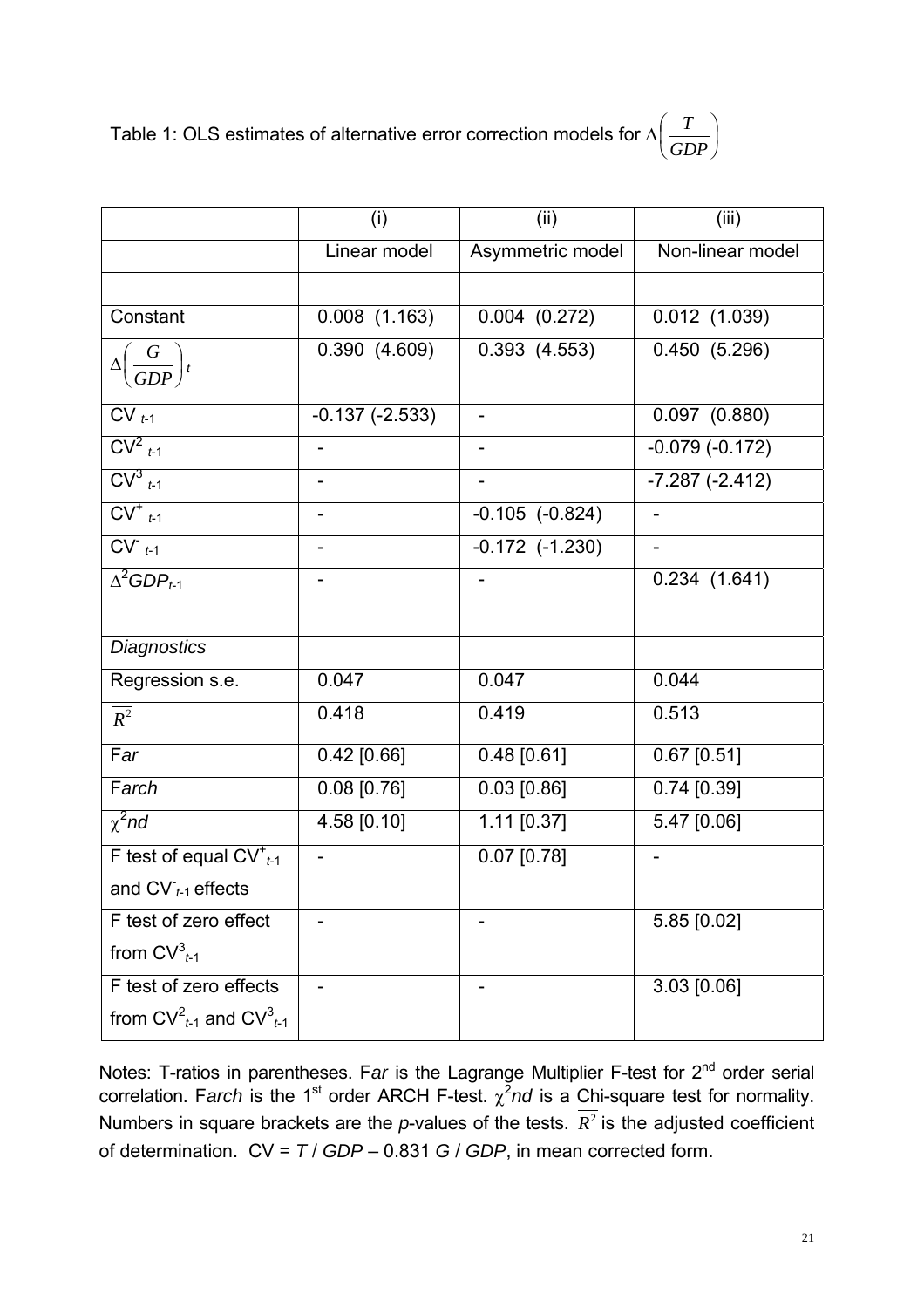

Figure 1: Plots of the log-levels and the first differences of the series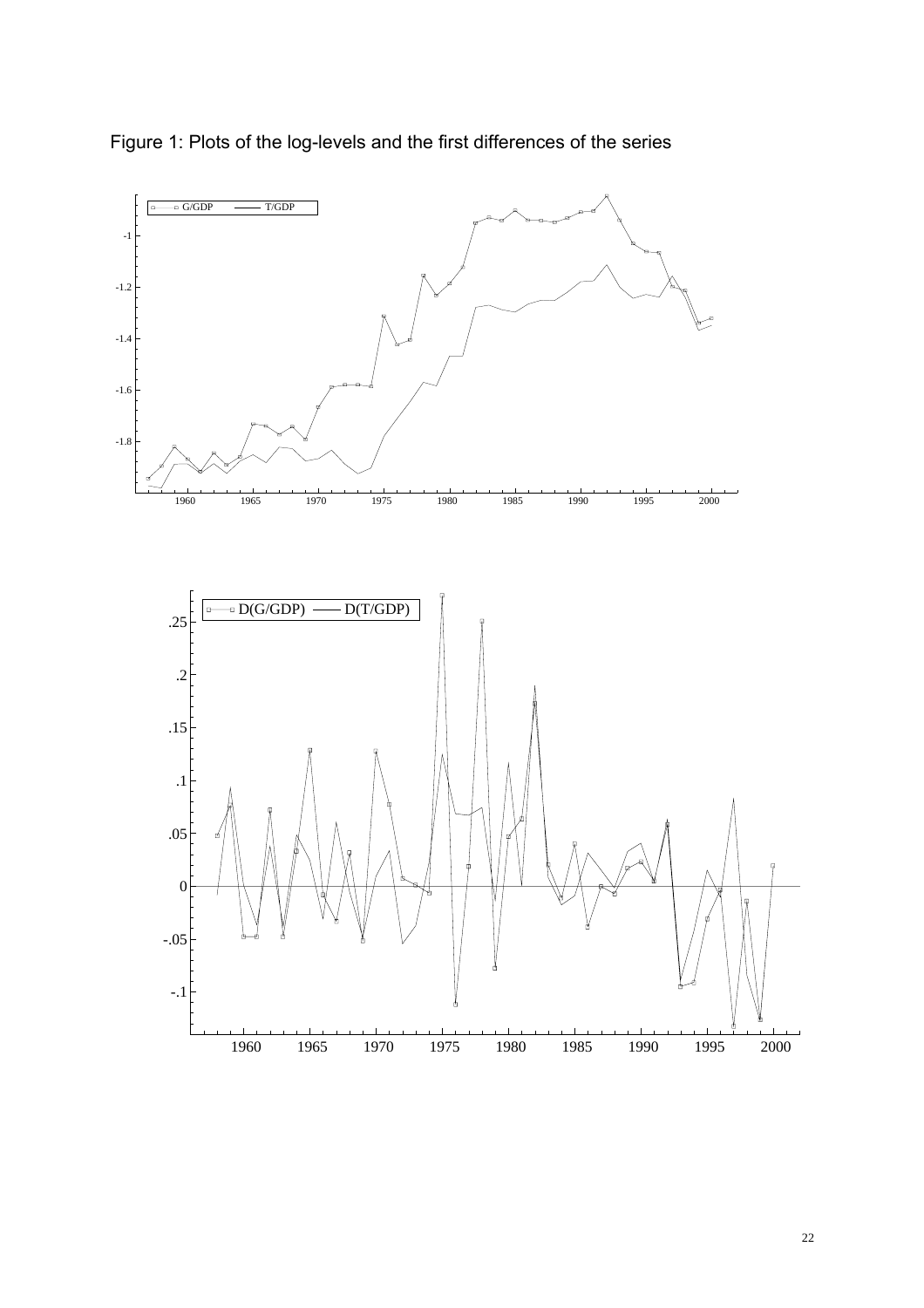Figure 2: Long-run relationship: CV = *T* / *GDP* – 0.831 *G* / *GDP* 



Figure 3: Persistence profile of the cointegrating vector to system-wide shocks

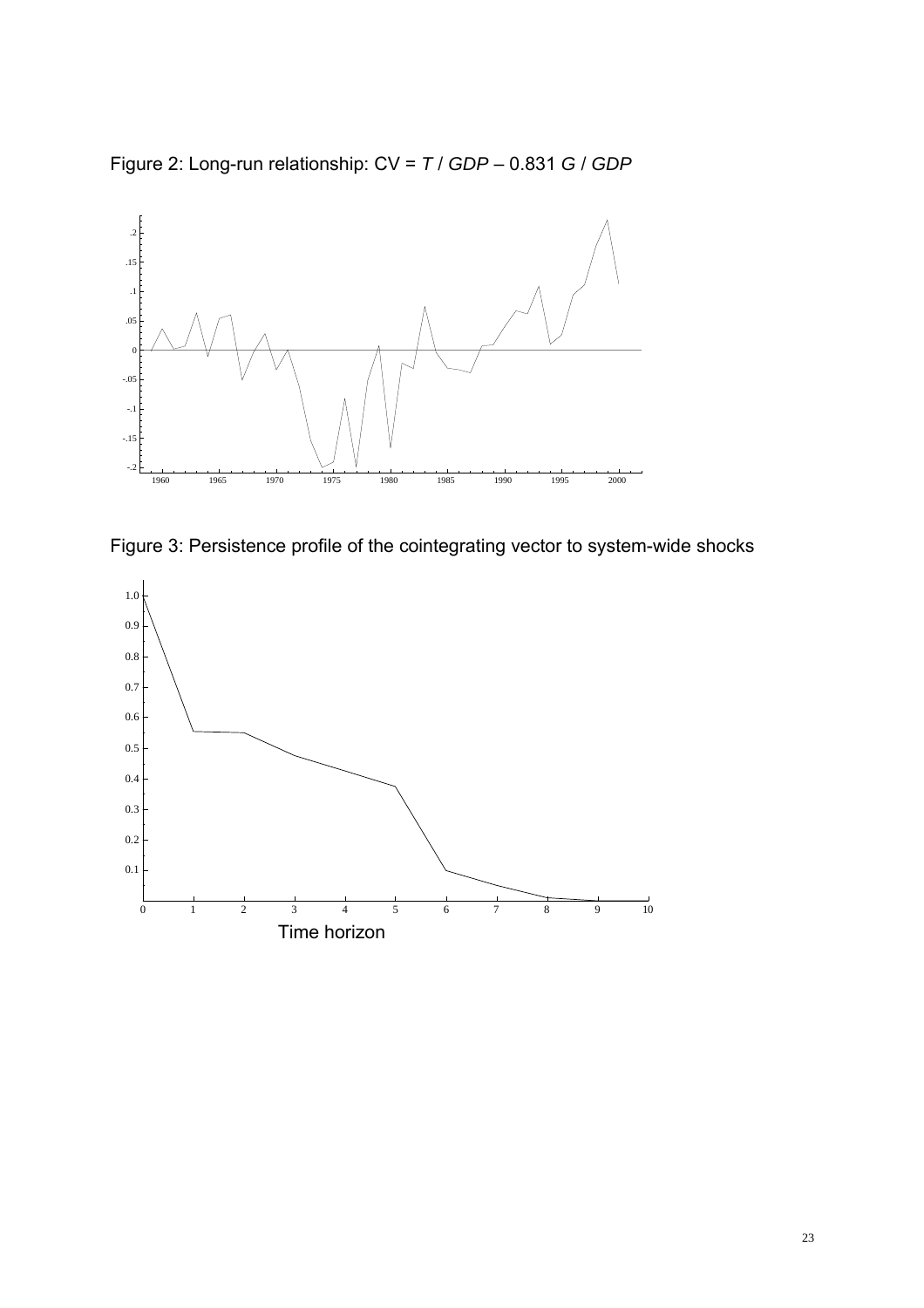



Notes: CVAS = -0.105CV<sup>+</sup> -0.172CV , CVNL = 0.097CV - 0.079CV<sup>2</sup> –7.287CV<sup>3</sup>.